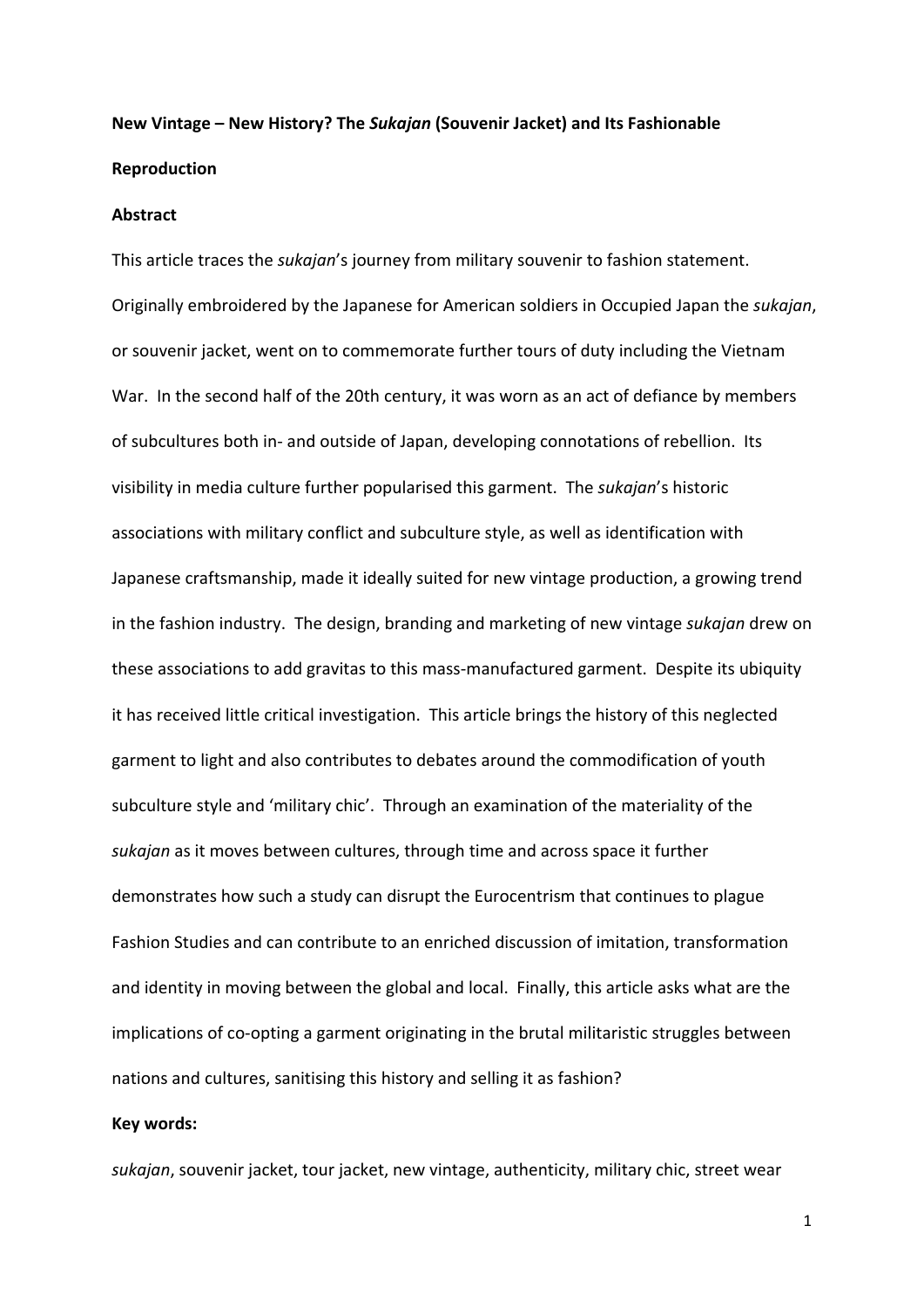#### **Introduction**

This article discusses how the *sukajan*, a souvenir jacket originally embroidered by the Japanese for US servicemen in Occupied Japan (1945-52) to commemorate their tours of duty, came to be fashionably consumed given its identification with Japanese craftsmanship, "military chic" and streetwear as communicated through new vintage. I use "new vintage" to refer to contemporary fashion production and consumption that purposely draws upon and communicates its link to past fashion as an authentication strategy. For consumers aiming to distinguish themselves sartorially in the mid to late 2010s, the *sukajan*, an embroidered jacket characterised by its distinctive bright, contrasting colours and lustrous material, reputedly had it all: 'the contrast of ornate embroidery on a sporty silhouette' and 'statement making colours and unique detailing' (Eggersten 2018). In the spring of 2018, five souvenir jackets produced by the Japanese brand Tailor Toyo were retailed by the luxury British department store Harvey Nichols (figure 1). Four of them bear faithful tribute to those embroidered for US servicemen in Occupied Japan, while the fifth more closely resembles those embroidered in Vietnam for soldiers upon completion of their tours of duty during the Vietnam War (1955-73). The website asserts that, 'Tailor Toyo's souvenir jackets aren't just ultra-cool, they're also steeped in cultural heritage' (Harvey Nichols 2018c), 'an enduring icon of Japanese heritage' (Harvey Nichols 2018b). It further locates the jacket historically as 'cool cousin to the trusty bomber . . . [which] takes off-duty dressing to new destinations' and emphasizes the high degree of personalisation that these jackets afforded their owners historically (Harvey Nichols 2018a). This example highlights the ways in which the *sukajan*'s exotic origins, military associations and bold features characteristic of street style promised consumers unique, expressive garments strengthened through brand narratives emphasizing heritage. Tailor Toyo, of TOYO Enterprises, was proceeded by Kosho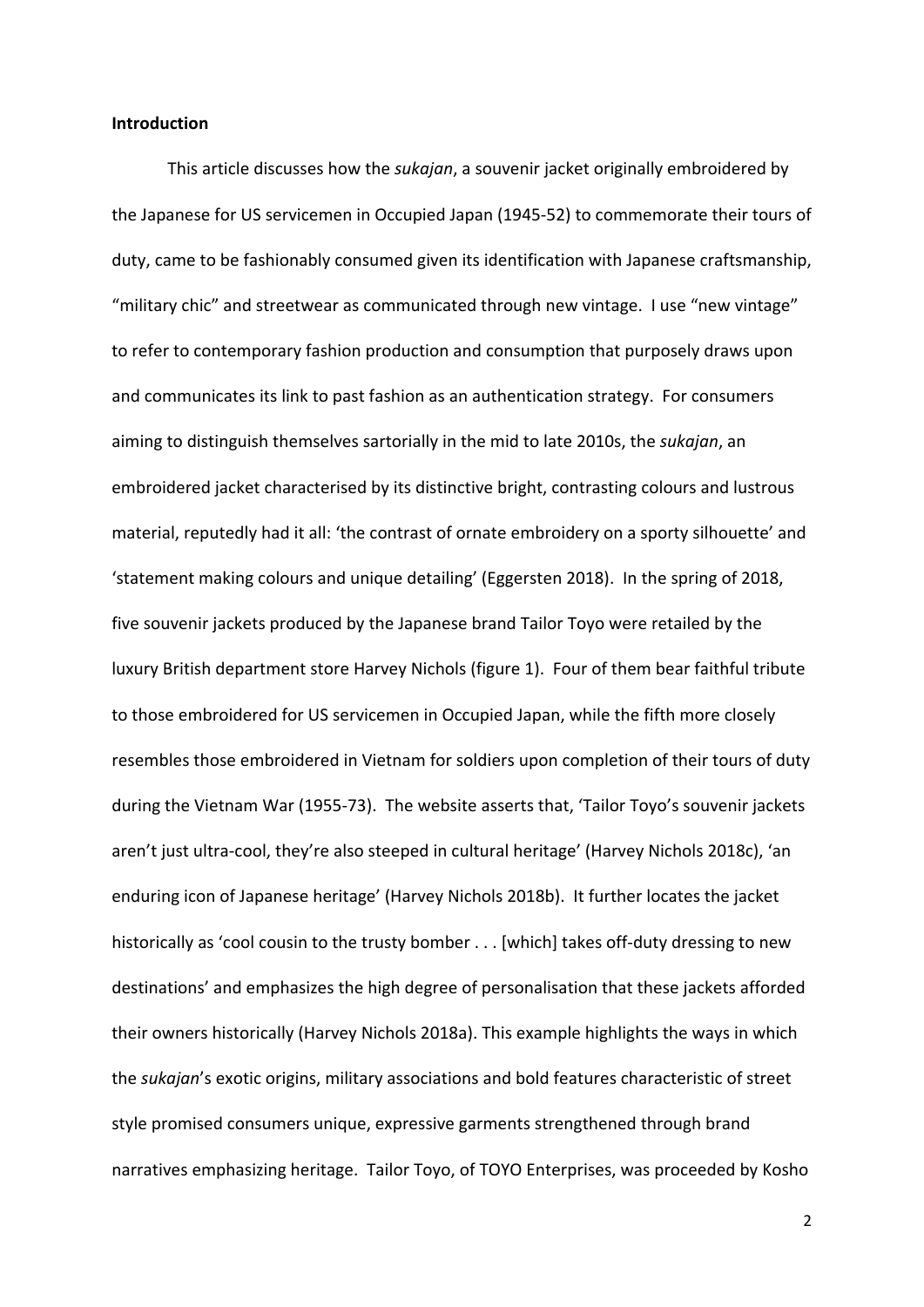& Co. (Koshoshokai), the main producer of souvenir jackets to forces stationed in post-war Japan, and has been producing jackets that are formally and stylistically faithful to their historical predecessors ever since. Not only does Harvey Nichols draw on this connection, but it also calls upon the global recognition of excellence that "Made in Japan" connotes.

Although a garment originally worn off duty or purchased as a souvenir for others, the *sukajan*'s association with the military is significant. A long history of cross fertilization exists between military dress and fashion as evidenced, for example, by the World War One trench coat becoming a fashion mainstay or camouflage becoming ubiquitous in fashion and product design (Craik 2005; Foulkes 2007; Newark 2007). Jennifer Craik attributes the allure of uniforms to their ability to send out mixed messages, noting the 'constant play between the intended symbolism of uniforms (sameness, unity, regulation, hierarchy, status and roles) and the informal codes of wearing and denoting uniforms (subversion, individual interpretation and difference)' (2005: 7). She identifies that they are also associated with highly memorable experiences, 'full of images of humiliation, pride, embarrassment, ritual, fitting in, shame, rebellion, transgression and punishment' (Craik 2005: 1). At the same time, when these cultural memories are accessed through fashion design, they are often cleansed of unpleasant associations. 'Military chic' is a style that draws on military garments and their sex appeal without embracing their violent associations (Achter 2019: 272).

The 'ultra-cool' *sukajan* is also allied to street style in the Harvey Nichol's product description. Streetwear has often incorporated military clothing or details due its 'aggressive and utilitarian' nature (Newark 2007: 170), communicating an oppositional and anti-fashion stance. The adoption or transformation of military dress or its elements to create new meanings (*bricolage*), expressing political ideologies and setting its wearers apart from mainstream culture has been well documented in studies of post-war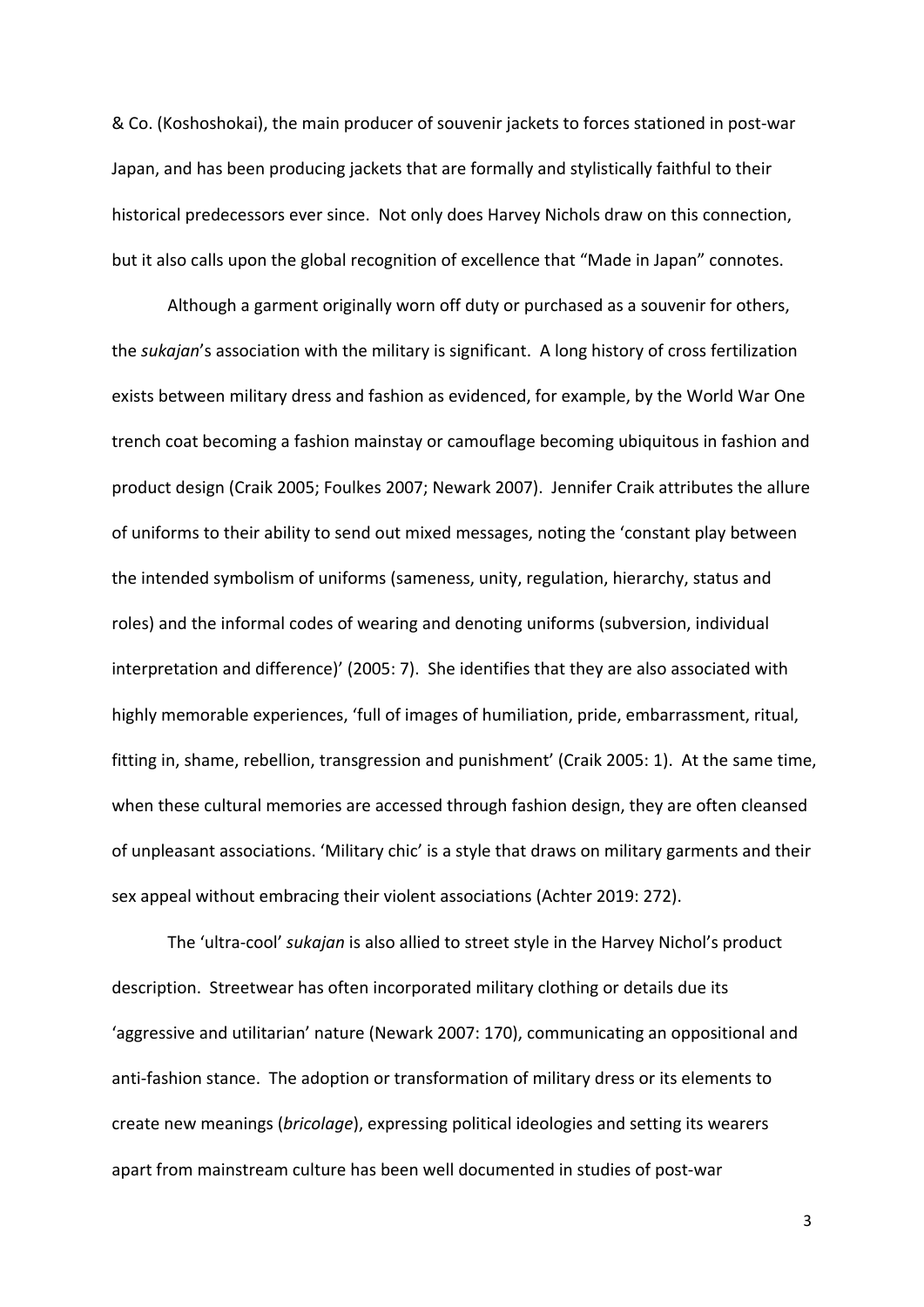subcultures (Hall and Jefferson; Hebdige 1979; Narumi 2010). While subsequent subcultures became fluid and contradictory (Muggleton 2000) as well as elusive to the extent that (sartorial) elusiveness itself became an act of resistance (Evans 1997), the categorization and mythologizing of the subcultures arising from the working class in the 1950s, 60s and 70s through academic texts, exhibitions, popular media and fashion marketing popularized them (Woodward 2009: 83-85) and their bold sartorial styles babsorbed into the mainstream. This 'supermarket of style' (Polhemus 2010) offering anyone a limitless means of expression. Street wear is now widely associated with a quirky dress sense, creativity and the know-how, and sometimes nerve, to style new looks that best express one's individuality without conforming to the dictates of the fashion industry (Polhemus 2010; Woodward 2009; Davies 2014). Here the *sukajan* offers one vibrant possibility.

This article explores the historic links of the *sukajan* to Japanese craftsmanship, military conflict and subculture style and given these associations, explains how the garment was ideally suited for new vintage production, a growing trend in the highly competitive fashion industry. These connections are reinforced not only through design details and promotional materials but also the use of vintage garment reference collections linking present production to the past. The success of new vintage relates to the degree to which they convey uniqueness or the 'aura' of the original, serving as a counter-foil to massproduction (Gregson and Crewe 2003). As Heike Jenss has argued, while a contestable term, authenticity is nonetheless important to identity construction and a powerful force in selling fashion (2004). Conveying authenticity is fundamental to the marketability of new vintage *sukajan[1](#page-5-0)* and achieved through a carefully orchestrated programme of design, communication and marketing.[2](#page-5-1)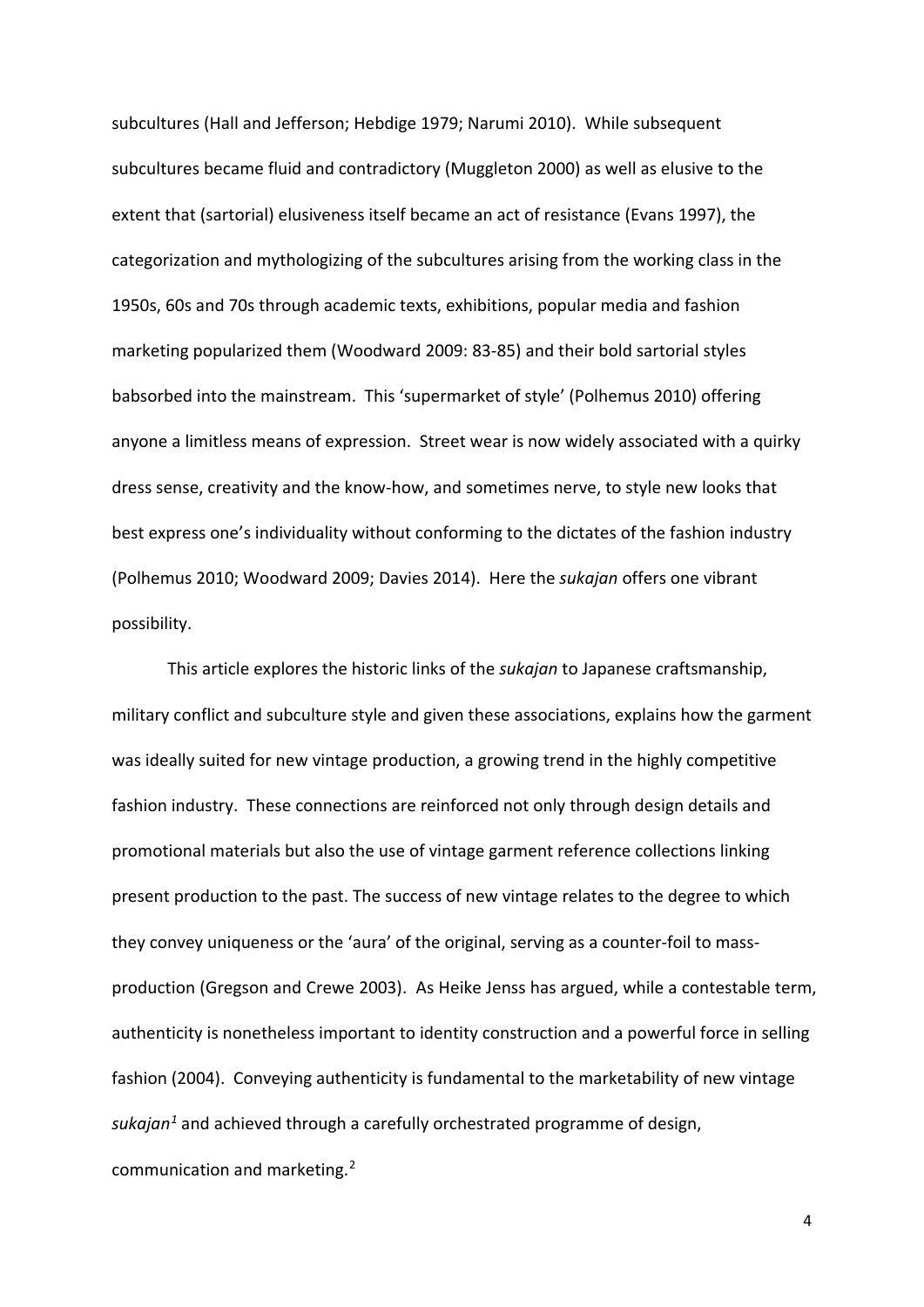To tease out this complicated web of meaning, the ways in which *sukajan* have been manufactured and marketed as well as encountered and used will be considered in relation to their materiality as they are transformed across cultures, time and space (Appadurai 2001: 17). This study draws upon the object analysis of postwar *sukajan* made in Japan and those made during the Vietnam conflict for US servicemen in comparison to contemporary reproductions and is supported by the analysis of the ways in which souvenir jackets are communicated and marketed online and in retail settings. By doing so, dynamic design exchange through time and between cultures emerges rather than a tired dichotomy in which the European fashion industry steals inspiration from the exotic or historic 'Other'. As Sarah Cheang and I have argued, examining fashion as it moves across borders 'allows us to analyse creativity and cultural distinctiveness in relation to imitation, transformation and exchange, and to look for dialogues, rather than oppositions between the global and the local' (Cheang and Kramer 2017: 145-6). This article responds to the 'global turn' that design and fashion studies has taken in response to postcolonial critiques (Teasley, Riello, Adamson 2011) as well as recent efforts to move away from appropriation debates (Pham 2014) and decolonise fashion through the 'disrupt[ion of] persistent Eurocentric and ethnocentric underpinnings of dominant fashion discourse and …contruct[ion of] alternative narratives' (Research Collective for Decolonizing Fashion [2019]; see also Welters and Lillethun 2018; Jansen and Craik 2018).

Despite its ubiquity on the fashion landscape since the late 1940s, the *sukajan* has received scant critical investigation, which this article aims to address.<sup>3</sup> This article contributes to Fashion Studies and wider debates around street style not only through the historic location of *sukajan* in relation to specific postwar subcultural styles such as *sukaman* but also through analysis of how the souvenir jacket became popularised through mass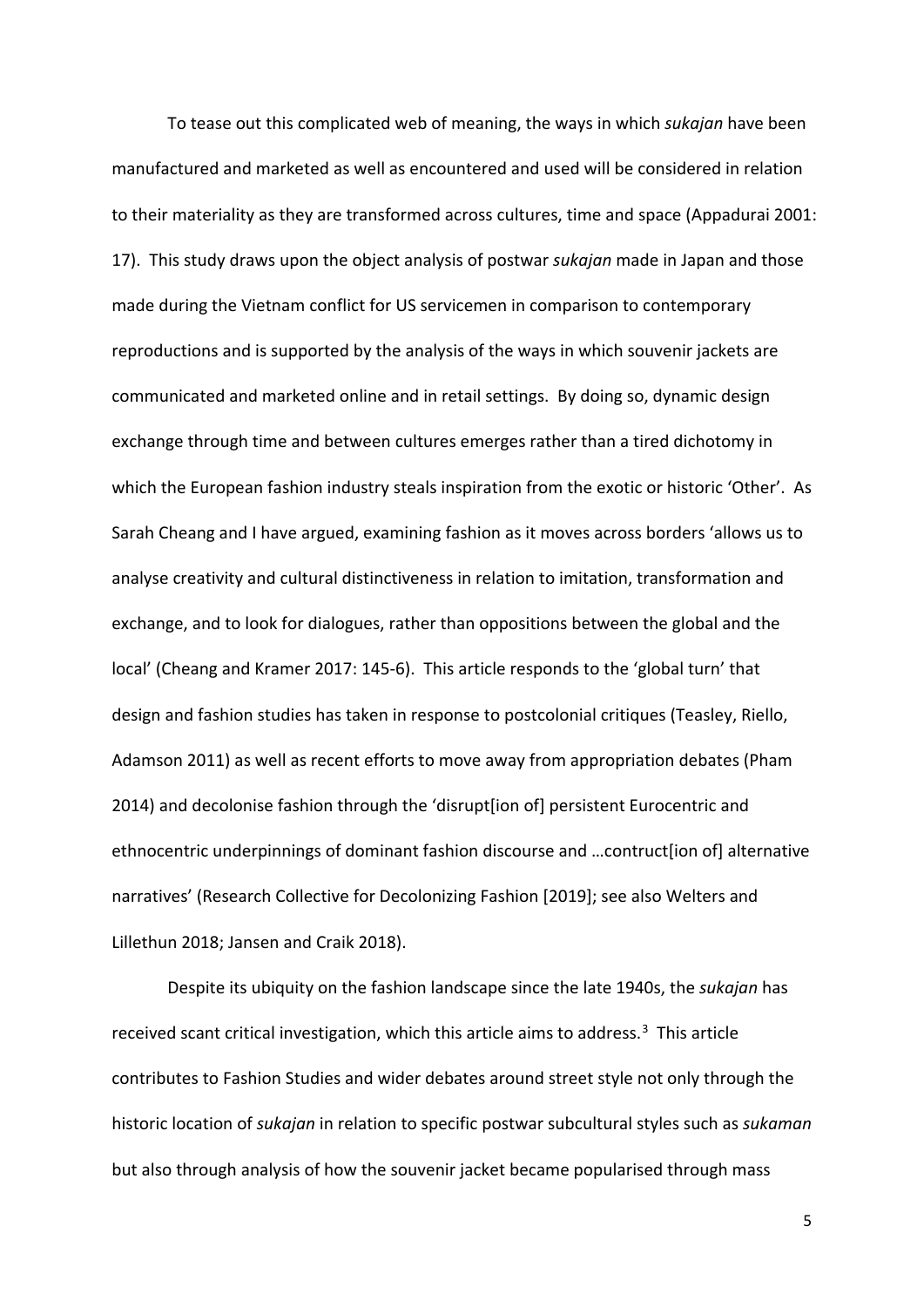<span id="page-5-3"></span><span id="page-5-2"></span><span id="page-5-1"></span><span id="page-5-0"></span>media and its subversive attributes channelled through new vintage design and marketing to consumers globally. This study further enriches the dialogue around 'military chic', particularly through the analysis of how the previously unstudied *sukajan* has been drawn upon by the fashion industry in new vintage production. It has been argued that 'militarism becomes normalized as everyday life becomes more militarized' (Ahn and Kirk 2005). This article provides one example demonstrating need for further fashion-focused research geared to understand the relationship between military and civilian life. What are the implications of transforming a garment born from political, militaristic and social conflict into a mainstream, branded, fashionable garment, commodifying this history?

#### <span id="page-5-12"></span><span id="page-5-11"></span><span id="page-5-10"></span><span id="page-5-9"></span><span id="page-5-8"></span><span id="page-5-7"></span><span id="page-5-6"></span><span id="page-5-5"></span><span id="page-5-4"></span>**An Historic Overview of the Souvenir Jacket**

<span id="page-5-16"></span><span id="page-5-15"></span><span id="page-5-14"></span><span id="page-5-13"></span>The *sukajan* (スカジャン) was first embroidered by the Japanese for American soldiers during the post-war period. *Sukajan* is derived from two words: the city Yokosuka and the Japanese term for jumper/jacket, ジャンパー (*jyanpa*). Yokosuka sits strategically on the mouths of Tokyo Bay and Sagami Bay. The Yokosuka Navy Yard was one of the main arsenals of the Imperial Japanese Navy leading up to World War II, and following the surrender of the Japanese in 1945, the base came to be occupied by US forces and continues to serve Commander Fleet Activities to this day. As its name written in *katakana[4](#page-5-3)* and place of origin suggest, the *sukajan* was born from transcultural exchange in Occupied Japan following the Second World War. Sometimes it was a flight jacket that had been directly embroidered upon, other times it was made up from left over parachute silk or nylon, and acetate was also originally used due to silk shortages (Toyo Enterprise Company Ltd. 2015: 7). It was also constructed in the form of the American varsity or baseball jacket. According to Kosho & Co. history, upon noting the prevalence of traditional Japanese items purchased as souvenirs by American officers during Occupation, an employee of the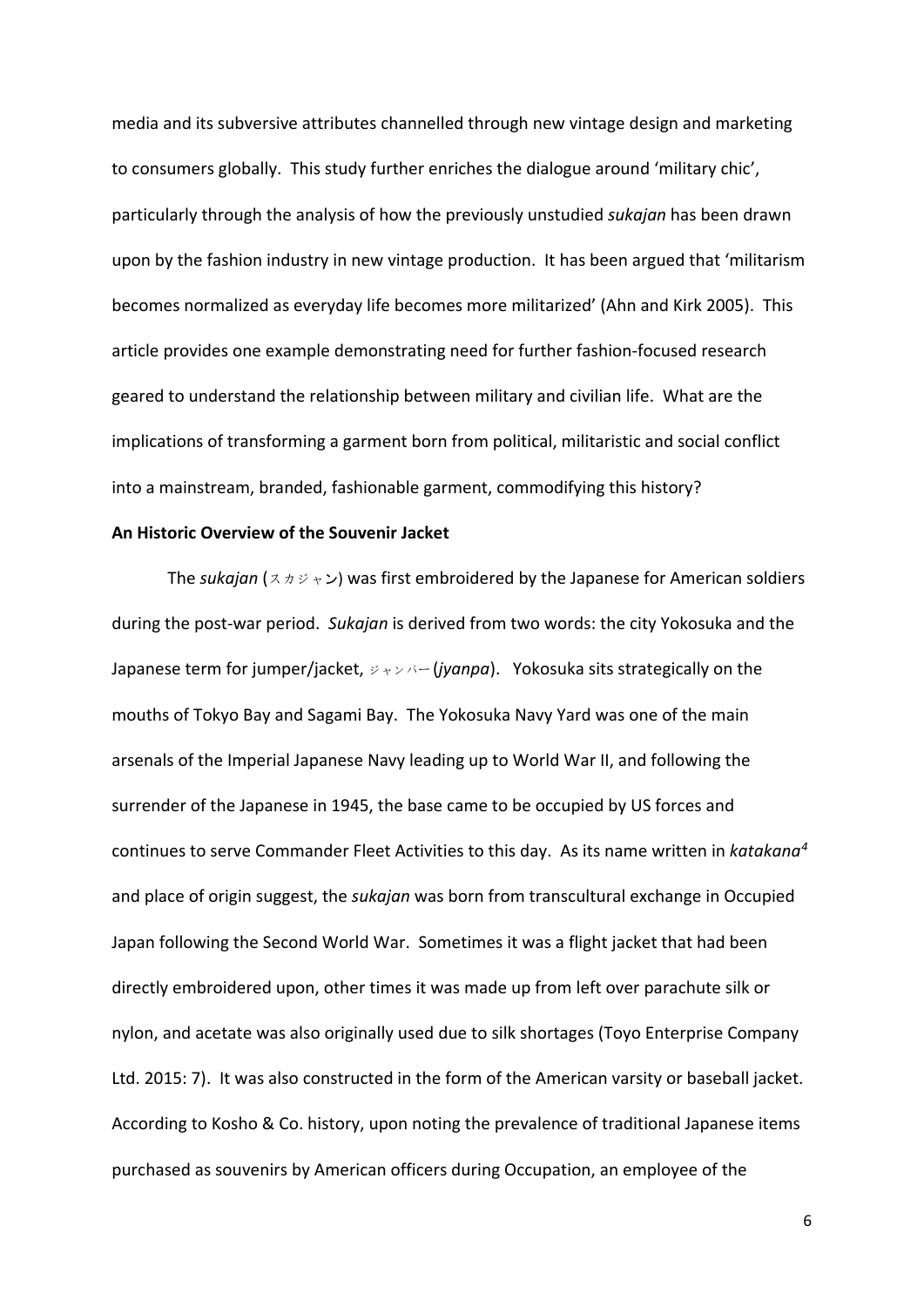company created a jacket featuring embroidered oriental designs in the familiar shape of the baseball jacket, which was sold first in street stalls and then at the post exchanges of military bases themselves (Toyo Enterprise Co. 2018). Originally an import/export fabric company, Kosho & Co. was responsible for 95% of the original production of *sukajan* in the immediate post-war period (Toyo Enterprise Company Ltd. 2015: 9). These souvenir jackets were produced in nearby Kiryu and Ashikaga, towns long associated with the kimono industry, which had been severally disrupted during the war and no doubt welcomed the work (Suzuki 2019).

*Sukajan* feature stunning embroidered designs, which highlight their transcultural nature –made in Japan to be consumed by foreign soldiers. These include characteristic 'Oriental' motifs such as dragons, koi, tigers, *sakura* blossoms and geisha, but also maps of Japan as well as American military phraseology and iconography like fighter planes, eagles or even Native American motifs. The latter inscriptions and motifs emphasize strength, affiliation or participation in significant historic events and point to a longer history of souvenirs designed specifically for, and purchased by, military personnel.<sup>[5](#page-5-4)</sup> Historically, the tourist market aimed at servicemen was so well developed that companies sometimes tried to get a list of individually-named soldiers in advance of their arrival in order to pre-emptively personalise souvenirs.<sup>[6](#page-5-5)</sup>

In addition to signalling strength, camaraderie and participation, analysis of some of the embroidered *sukajan* hint at the disparate ways in which local producers and foreign consumers experienced the same event, powerfully showing that economic necessity is an insensitive driving force. This is demonstrated in a reversible *sukajan* from the late 1940s (figure 2). One side of the jacket features a sinuous dragon while the reverse depicts a battle map of Japan that morphs into the majestic Mount Fuji and cherry blossoms. An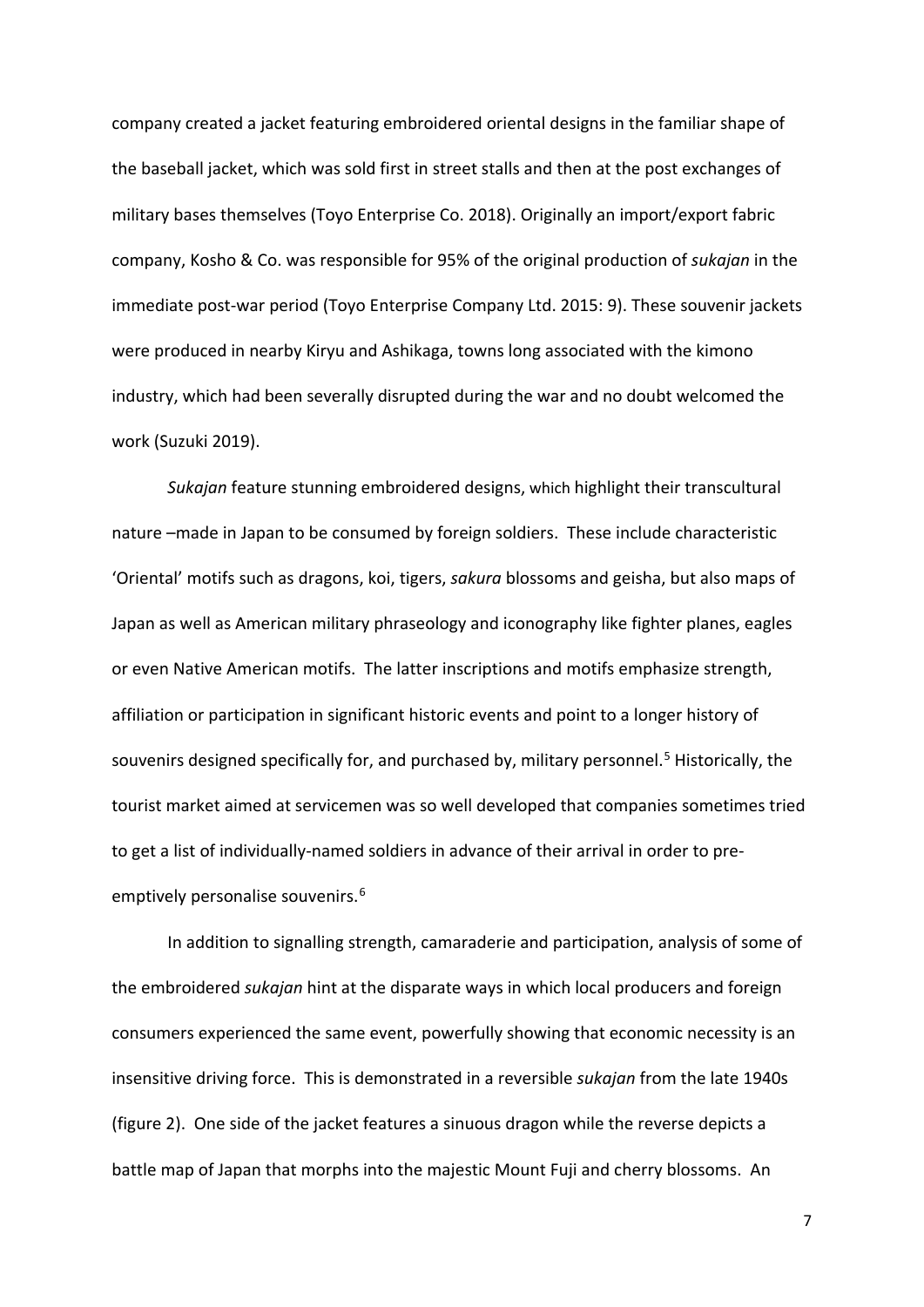eagle swoops above the map, talons unfurled, and Nagasaki and Hiroshima have been marked by brilliant starbursts, indicating the nuclear detonations that occurred above each of these cities, transforming this Orientalist idyll into a scene of strength and domination achieved through horrific means. While this imagery may have suggested victory and a necessary means to an end to its American wearer, it certainly would have meant something very different to its maker. Cherry blossoms have long been associated with the fleeting nature of life because of their stunning but short-lived beauty but 'became a metaphor for sacrifice (dying for emperor and country) in the wartime years' when they were regularly used in textiles designed for servicemen (Atkins 2005: 65; 72; 97). Mount Fuji is likewise a long-established, powerful motif in kimono design, symbolising Japan, which 'took on a new meaning and was unmistakably intended as a symbol of nationalism' during wartime (Atkins 2005: 190). Although cherry blossoms and Mount Fuji are not combined with propagandistic motifs such as aircrafts and bombs as they were in kimono and textile design on the Japanese homefront during wartime, such associations would not be lost on the kimono producers now employed to make *sukajan,* which suggests another possible reading of this imagery.<sup>[7](#page-5-6)</sup> In a sombre viewing of this jacket while visiting TOYO Enterprises' archives, I asked what the embroiderers would have thought in stitching the starbursts above Nagasaki and Hiroshima. The grave reply suggested that economic necessity overruled sentiment in the desperate postwar climate.<sup>[8](#page-5-7)</sup>

*Sukajan* remained popular souvenirs as the United States engaged in further conflicts in Asia, notably Korea (1950-53) and Vietnam. However, the souvenir jacket produced during the Vietnam War differed in some notable ways from earlier examples. While these jackets continued to fulfil a commemorative function, often featuring an embroidered battle map and motifs like the tiger to symbolize the strength of the American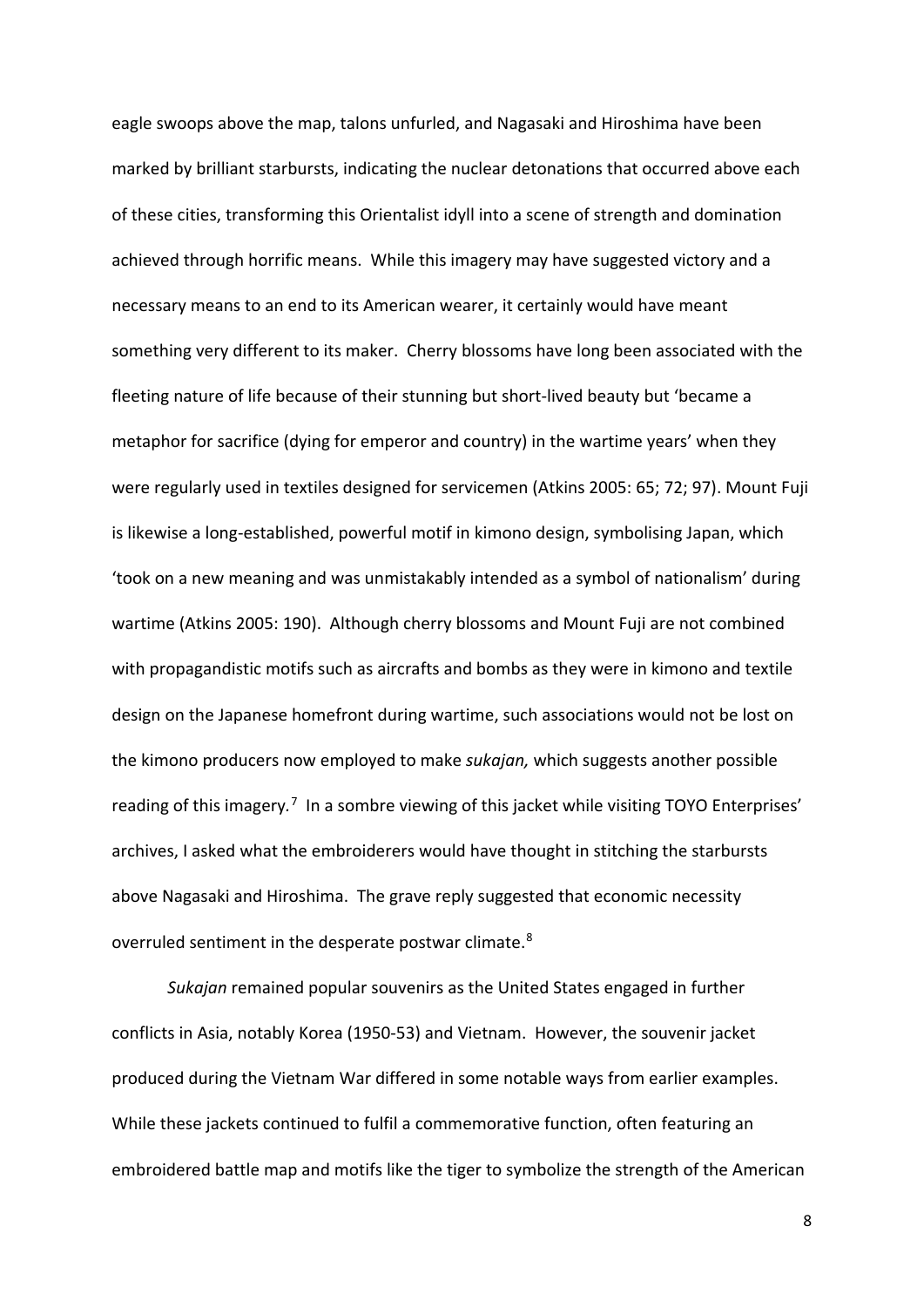military, in Vietnam soldiers routinely commissioned embroidery directly onto their militaryissue clothing, featuring specific information relating to their individual tours of duty. As such, these jackets are often referred to as tour jackets. The tour jacket depicted in figure 3 belonged to Specialist James F. Stenger, who was deployed to Vietnam between 1967-68. Stenger's embroidered jacket identifies Cu Chi, where he was first stationed (James F. Stenger Collection). As demonstrated by Stenger's jacket, gone is the flashy fabric of the earlier *sukajan*, replaced by sombre black, utilitarian fabric. As can be seen on Stenger's jacket, mottos such as, 'When I die I'll go to heaven because I've served my time in hell', communicate vastly different sentiments than those expressed through post-war *sukajan*.

In the turbulent 1960s, anti-war protestors, including war veterans wore uniforms and camouflage as an act of protest against the conflict (Newark 2007: 164). *Sukajan* also began to accumulate associations around non-conformity and criminality. US veterans who served together came to ride together, forming motorcycle gangs with their own emblematic clothing and a reputation for rough or lawless activity. Perhaps unexpectedly, *sukajan* were also worn as an act of nonconformity by the Japanese. As the country's economy began to turn around, fashionable Japanese teenagers from privileged backgrounds adopted the Ivy look, based on American East Coast collegiate dress (Marx 2015). Those from a blue collar background chose a different sartorial path. As anthropologist Ikuya Satō observed, blue-collar teenagers thought college kids were 'effeminate and affected' and wanted clothing that manifested 'outright showmanship tinged with deliberate vulgarity' (1991). The working class were inspired by the 1955 fad for mambo and later rockabilly music, the dress of Japanese gangsters and rough American GIs of the postwar period (Marx 2015: 125-7). In Yokosuka, there was a working-class fashion movement called *sukaman* (Yokosuka Mambo) where young Japanese picked up style tips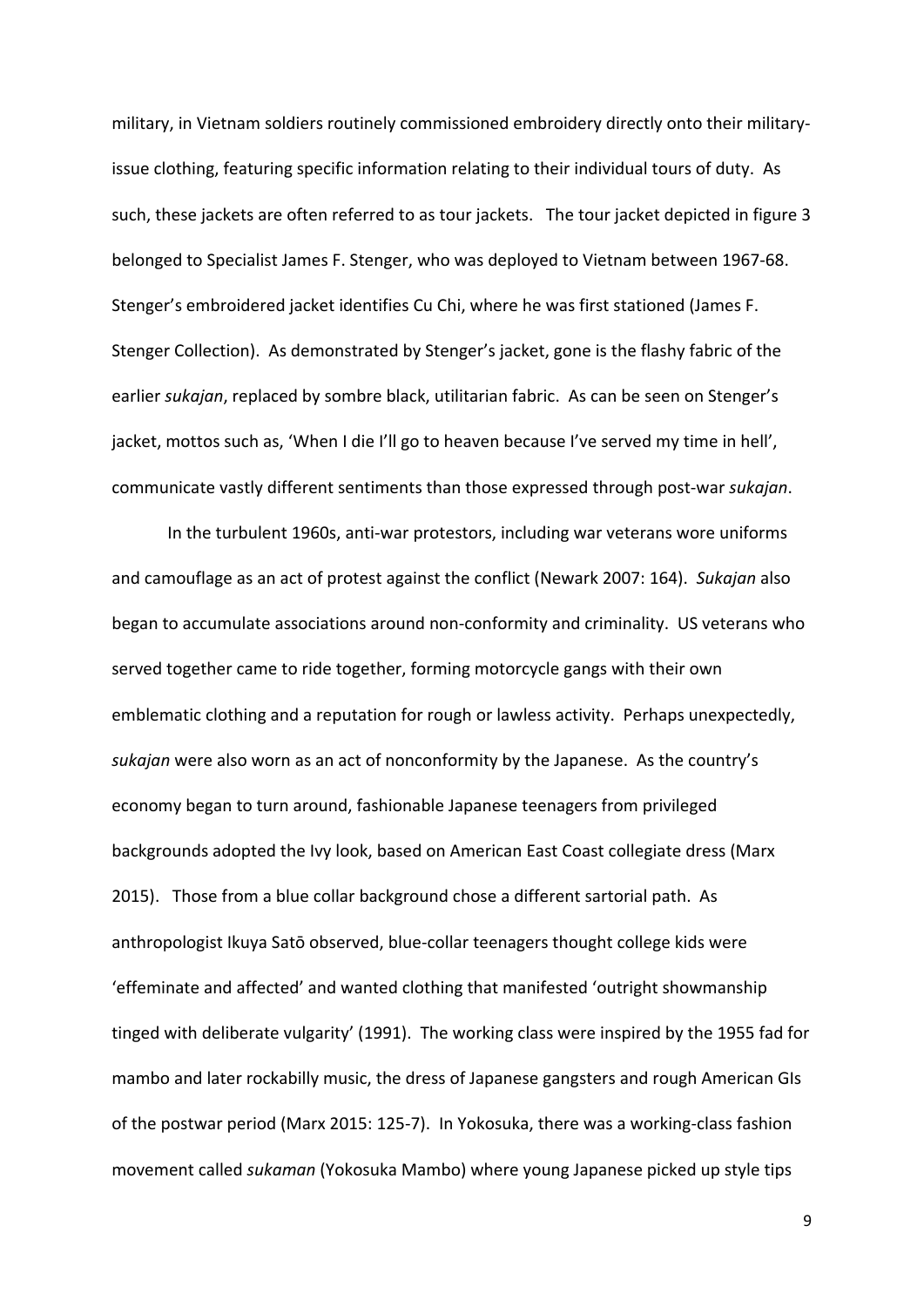from American GIs, including *sukajan*, which local teens bought at stores targeting Americans (Marx 2015: 127-28). The 1961 film *Buta to gukan* (*Battleships and Pigs*) cemented the garment's association with criminality and brought this style to wider attention in Japan. The subversive spirit associated with souvenir jackets has continued to be harnessed by male *and* female celebrities in- and outside of Japan over the decades, from Mick Jagger in the 1960s to pop star Katy Perry, rapper Wiz Khalifa or *kawaisa[9](#page-5-8)* performer Kyary Pamyu Pamyu in the twenty-first century. Like film and television, the internet and social media has greatly promoted the visibility of *sukajan* to consumers. In the film *Drive* (2011) Ryan Gosling's character dons a quilted *sukajan* with a large, golden scorpion embroidered on the reverse. The ivory-coloured jacket highlights the bloodstains it acquires as his character is drawn further into violent criminal activity (figure 4). Hideo Kojima, the Japanese game designer best known for *Metal Gear* (1987), a military actionadventure stealth video game, and many of its sequels, later posted a picture of himself online in the same jacket (Ashcraft 2012); and reproductions became widely available online at competitive prices. Paul Achter has pointed out that during World War II, the uniformed 'body of the serviceman was a privileged site for communicating national strength' (2019: 266); the *sukajan* depicted in figure 2 communicates this. During the Vietnam conflict, 'American warriors were often stereotyped as accomplices to a disgraceful war' (Achter 2019: 266)and the tour jacket depicted in figure 3 demonstrates a complexity of sentiments. *Metal Gear* and later *Drive* were born out of the 1980s, which witnessed the birth of a 'new militarism' with the portrayal of the warrior as athletic and attractive through popular media, which in addition to the rise of "support the troops" initiatives distanced the uniform or warrior's body from the blood, dirt and trauma of war and supported the criticism of those critical of war efforts (Achter 2019; Silverstri 2013; Tynan 2013). *Sukajan* continue to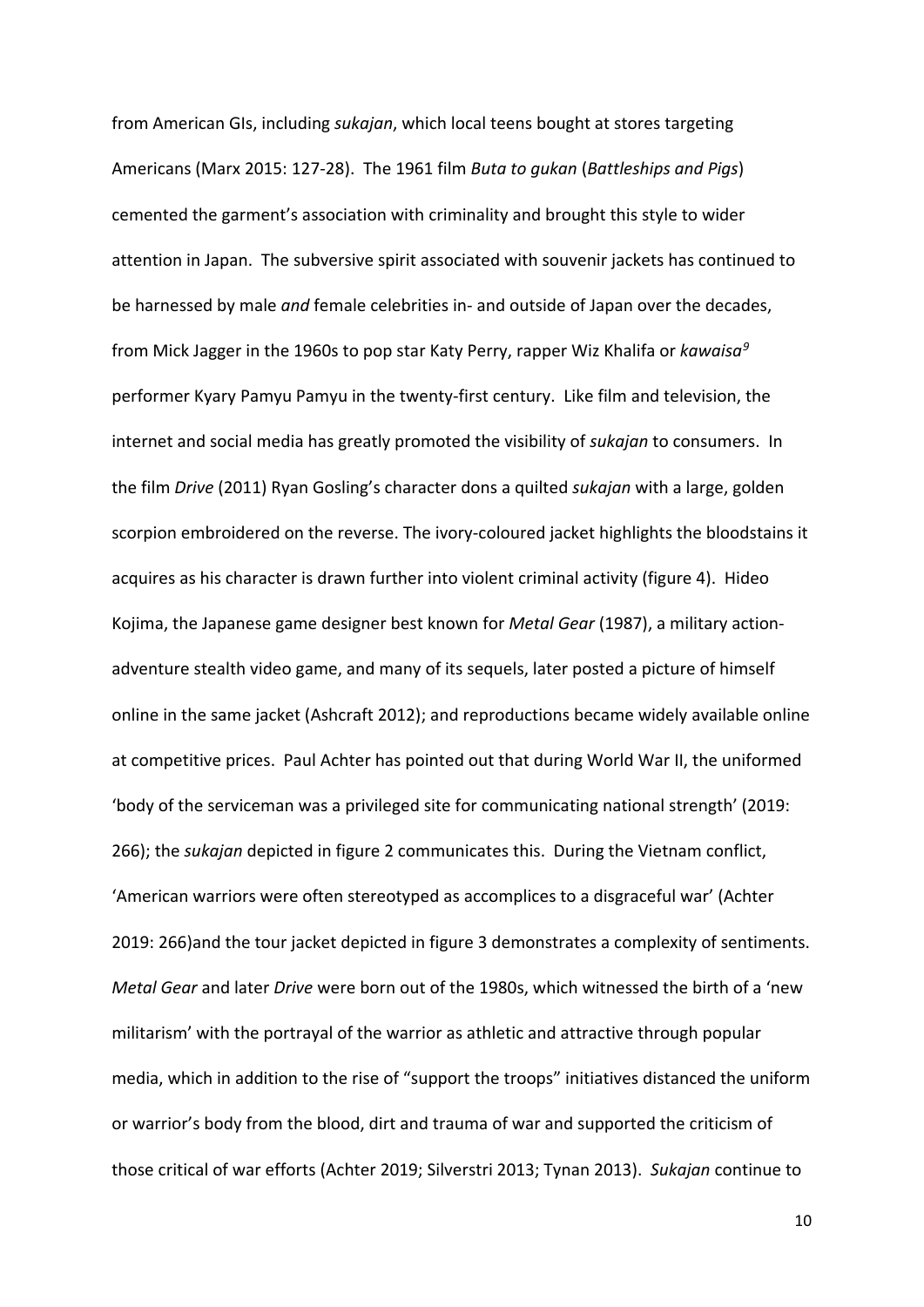feature prominently in films and TV series such as the Japanese drama *Majisuka Gakuen* (*Majisuka Academy*) (2010-2015)*,* in which they were worn by delinquent students*.* Members of Japanese all-female idol groups, such as AKB48, feature in these roles, and the *sukajan* sold at Ameyoko Market next to Ueno Station in Tokyo, distributed by Okuma Shoukai, highlight this connection (Supermerlion 2011). The connection between celebrity and *sukajan* continues to be pointed out in retail settings. During fieldwork to speciality *sukajan* shops in Kyoto and Tokyo in February 2019, I noted images of celebrities in *sukajan* on display in all shops (figure 5). As Grant McCracken has argued, by purchasing products associated with celebrities, these associations transfer to the consumer (1999).

Through its portrayal in media culture internationally, worn by internet and international celebrities and featuring in television shows and films associated with subversive activity, the garment has become a popularised, fashionable garment with "bad ass" connotations. The current design and promotion of reproduction souvenir jackets for the fashion industry feasts upon its identification with 'military chic' and as a subversive garment, further drawing upon its history as an authenticating strategy.

#### **Vintage and New Vintage** *Sukajan*

As the historical overview of souvenir jackets demonstrates, these garments have been in constant sartorial use since the late 1940's. As such, *sukajan* feature frequently in vintage collections and shops. In the  $21^{st}$  century, second-hand clothing has made considerable strides toward shedding its association with the financially destitute to become a particularly desirable commodity. The increased visibility of vintage has been made possible by its appearance in fashion magazines, film, television and on the catwalk (Cassidy and Bennett 2012: 247) and its accessibility has been supported by the internet, 'transform[ing] the often musty displays of secondhand stores and hard-to-access racks of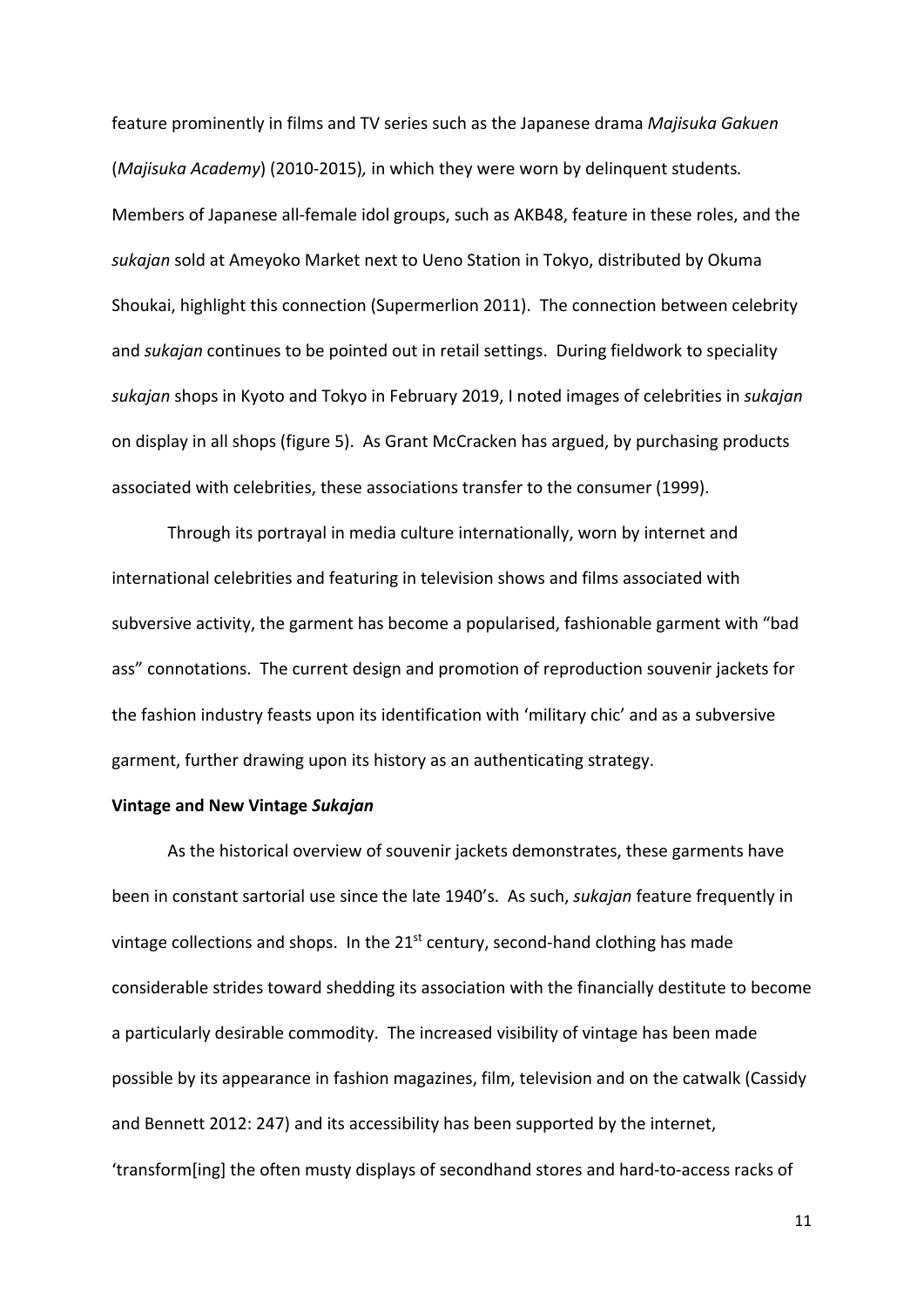top-notch consignors into an organized, global treasure trove' (Wolfe 2017), bypassing 'the bustle, chance and foraging aspects of used clothing markets' (Palmer 2005: 205). Historically used by subcultures to sartorially set themselves apart, the rise of vintage has also been attributed to the desire to individuate oneself and a developing sense of responsibility and protest amongst consumers in response to unethical practices by companies, hollow brand identities and fast fashion (Veenstra and Kuipers 2013; McColl et al. 2013; Cassidy and Bennett 2012; Cervellon, Carey and Harms 2012; Palmer and Clark 2005). As vintage consumption has become increasingly mainstream Aleit Veenstra and Giselinde Kuipers argue that vintage '…does not "rebel" against society, nor does it explicity "subvert" items that are offered by mainstream consumer culture. On the contrary: through accumulating garments that are not recently produced…the commercial producer is initially brushed aside' (2013: 363).

The fashion industry is not easily brushed aside. It has recognized consumer demand for vintage and manoeuvred itself to take back control through a deliberate programme of collection, curation, design and communication. An examination of the design and promotion of reproduction *sukajan* provides an excellent example of this. Jennifer Ayres has argued that educating consumers about vintage styles creates and encourages a parallel with the art market: 'Instead of regarding vintage as a clothing fad, considering vintage as a commodity like art invites us to theorize its political economy: its production, circulation, consumption and…value ...' (2017: PAGE). This type of analysis can be extended to vintageinspired fashion, such as *sukajan*.

In Tracy Cassidy and Hannah Bennet's survey of why people consume vintage, styling, quality and the possession of one-of-a-kind items were found to be the main reasons (2012). Vintage clothing is perceived as providing a better means of distinguishing oneself than that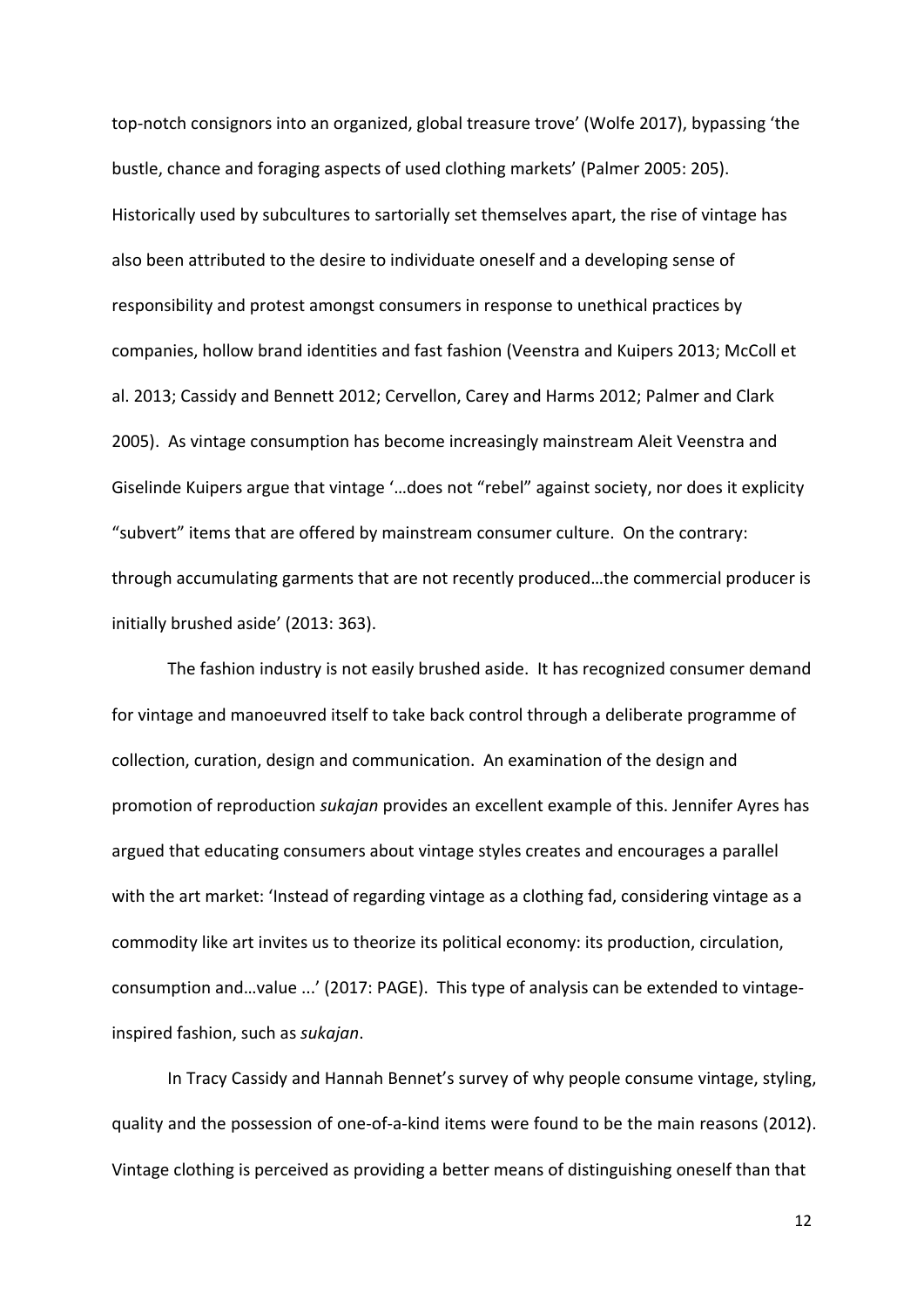offered by mass-produced garments accessible to the many. The vintage and reproduction *sukajan* as a statement piece is reinforced by the garment's history; retailers and distributors, supported by lifestyle and fashion blogging, emphasise the individual agency that a soldier had in selecting a souvenir jacket that best represented his personal experience. As one blogger emphasizes: 'The original spirit of the piece was all about messaging and customization, so the ideal jacket should say something about its wearer' (Li 2016). Retailers instruct consumers to take the time to select a souvenir jacket that best expresses their personality. Creativity is stressed here, unique or subversive qualities implied given a shared cultural memory of the garment's historical military or subcultural connections while communicating a particular political stance has been muted.<sup>10</sup> Here uniforms, including off-duty apparel, appeal because of the very personal and memorable experiences that people may have had with them (Craik 2003: 128). Jenss argues that memories can be expanded and 'propelled through the accumulation and circulation of the past in material and visual culture' and notes the significance of this in response to the acceleration of fashion production and communication and expansion of global fast fashion (2015: 1).

There has been a growing movement away from the acceptance of poorly constructed fast fashion as well as from clothing indicative of ephemeral seasonal trends toward lasting investment in better-made vintage clothing. Quality construction likewise has become a noted characteristic of premium, new vintage Japanese labels.<sup>[11](#page-5-10)</sup> This carries over to the promotion of new vintage *sukajan.* SUKAJACK, the online distributor of 'authentic Japanese quality' *sukajan* based in Kanagawa, Japan, devotes a detailed blog to the production of reproduction souvenir jackets emphasizing the number of steps and skills involved in their production as well as the time taken to complete all of these steps. The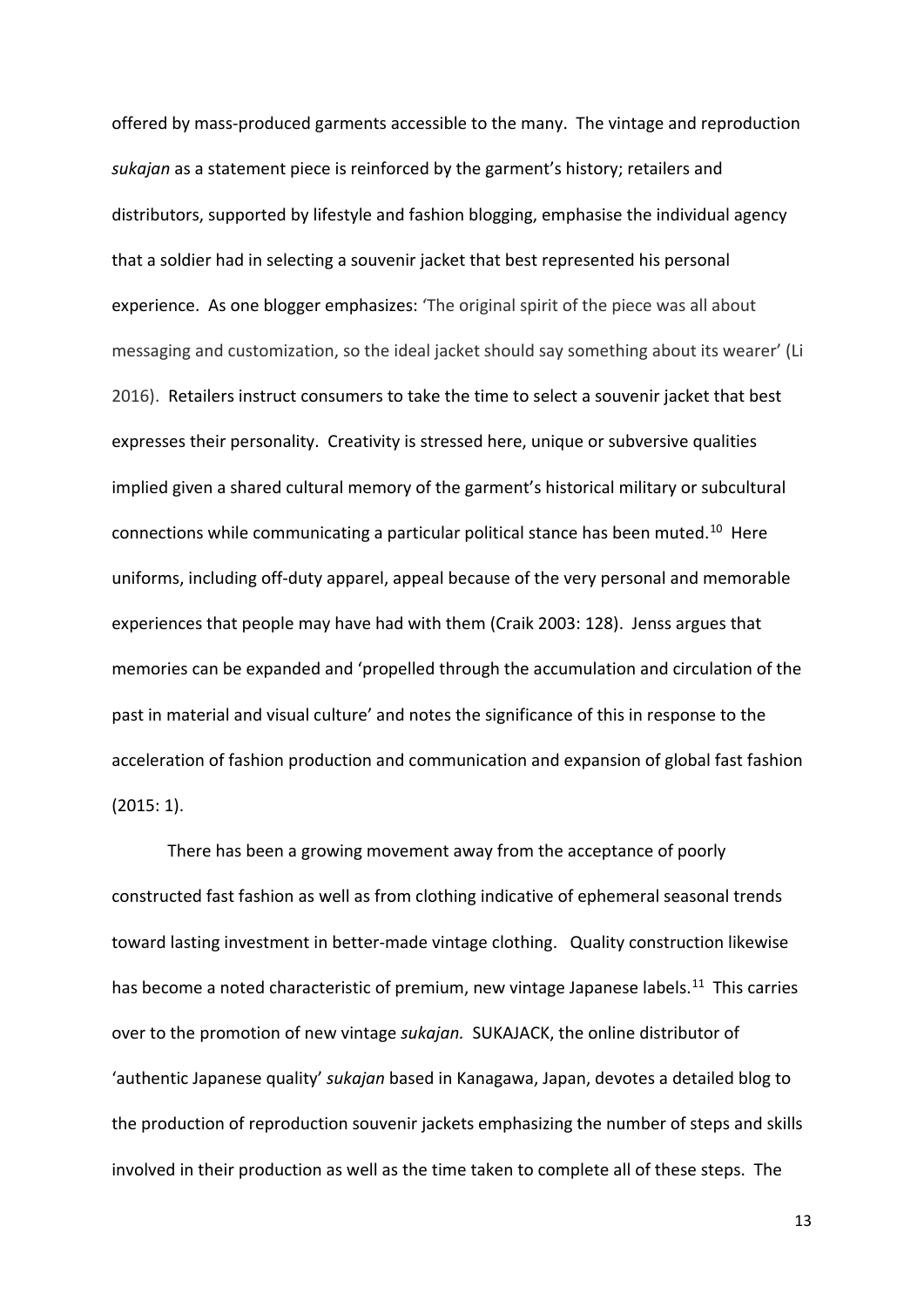reader is informed that although a sukajan is machine-embroidered, it takes 500,000 stitches to build up the embroidery: 'The number of stitches that can be hit in 1 minute with the embroidery machine here is about 800 needles. It will take approximately 10 hours and [a] half to complete [the] 500,000 needle embroidery' (SUKAJACK 2017b). As is the case with the Tailor Toyo reversible souvenir jacket retailing at Harvey Nichols for £1,045, which included a faded finish suggesting the passage of time (Figure 1), to promote the psychological impact of patina, the SUKAJACK blog explains, 'To give out a light vintage [affect], some sukajans are dyed. Dyeing up with a light beige will make the fabric and embroidery a calm color. At the same time there will be minimal damage to the fabric, so even a brand new texture will be born like a vintage [sic]' (SUKAJACK 2017b).

SUKAJACK also contrasts the *sukajan* of one of the brands it sells, SATORI, a premium label retailing at a high price (around \$500), to a cheap fast fashion version that the author purchased for \$50 from Amazon.com (2017a). This richly illustrated comparison attempts to convey quality that is difficult to demonstrate through online images alone but necessary nonetheless to justify the high prices commanded by the premium Japanese brands not widely available outside of Japan in the midst of a saturated market of inexpensive reproduction souvenir jackets. As Sonya Abrego argues in her discussion of heritage and the premium denim industry, the descriptive language and level of detail 'justifies its high price point through meticulous attention to the details of both materials and processes' (2018: 9). The blog highlights the greater number of colours used and high density of the embroidery of the SATORI example resulting in dynamic naturalistic representations for which Japanese embroidery has long been esteemed.<sup>[12](#page-5-11)</sup> At double the weight of the cheaper example, the SATORI jacket embodies a 'sense of quality' one can feel (SUKAJACK 2017a) (figure 6). The blog further notes the superiority of material of the SATORI example (rayon as opposed to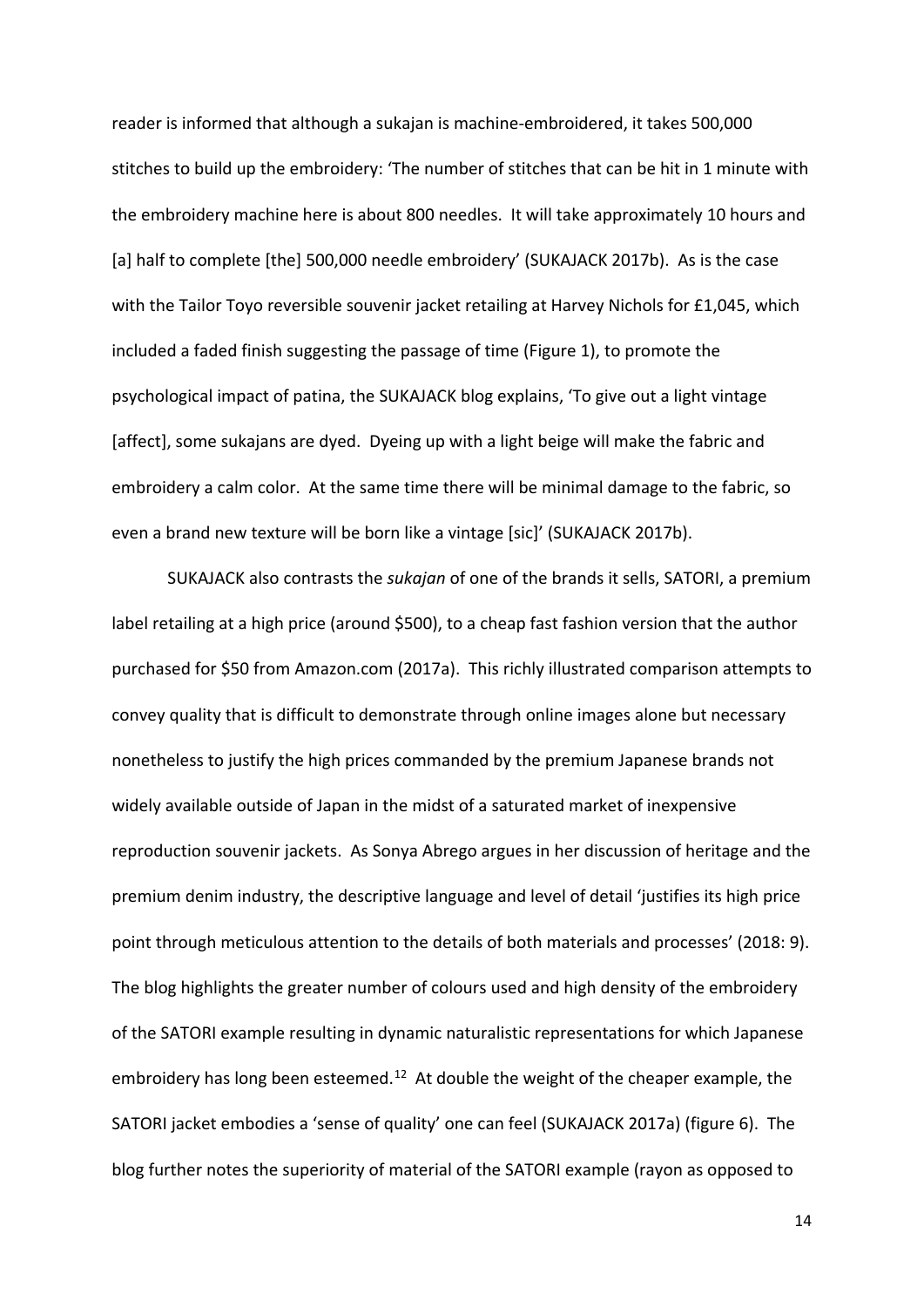polyester), praising its 'luxurious feeling' (SUKAJACK 2017a). The SATORI jacket is described as 'vintage processed' (SUKAJACK 2017a), as in the case of the Tailor Toyo jacket retailed by Harvey Nichols. Philomena Keet has argued in her article exploring Japanese 'new vintage' denim labels, that authenticity can be successfully relocated from the original to reproduction through manufacturing processes, incorporation of original design features, sales talk and advertising and even possibly surpass it as it is not sullied by the passage of time (e.g. being musty, stained) (2011). Given the international esteem held for Japanese new vintage or heritage denim, it is not surprising to see detailed blogs recounting the (re)production of *sukajan*.

Explicitly communicating the historical context surrounding the *sukajan* is another important aspect of marketing them*.* On retailers' websites, the level of product detail has moved beyond mere physical description (e.g. dimensions, material, colour) to include details regarding manufacturing process as well as historical context. This is reinforced by online magazine, lifestyle sites and blogs. These authentication strategies can be seen through the careful interweaving of brand narrative, product design, description and marketing around new vintage souvenir jackets, such as in the example of the American outdoor wear mainstay Schott NYC. Schott is a long-established company, which originated as a raincoat maker in 1913; its utilitarian heritage distinguishes it from the vagaries of fashion. Their brand identity is defined as 'a true-blue, real-deal, piece of Americana' (Schott N. Y. C. 2018), verified by historic and (some) continued manufacture in America<sup>[13](#page-5-12)</sup> and its association with fashion capital New York City, where it was founded. The US Air Force commissioned Schott to make its bomber jacket at the advent of World War II, which became a military and later fashion staple. Schott is also well known for its iconic Perfecto motorcycle jacket, first distributed by Harley Davidson in 1928 and worn by Marlon Brando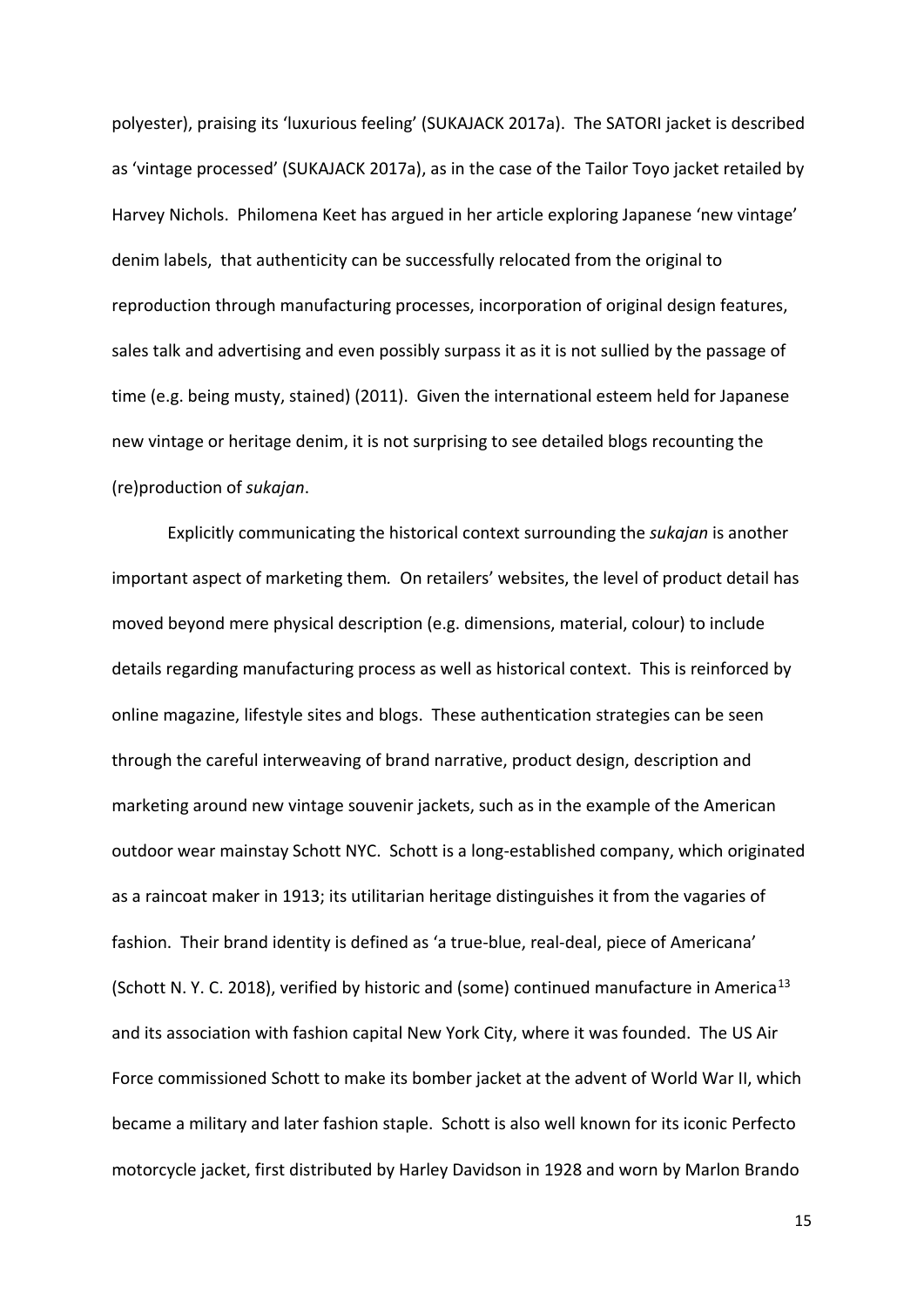in the 1954 film *Wild Ones* and James Dean. Such jackets were worn in the 1970s and 80s by punk rock groups such as the Ramones, Blondie, the Sex Pistols and more recently, by rappers such as Jay-Z (Schott 2018a). So engrained are its garments in the music scene that a close-up detail of the Perfecto in which only the front breast pockets, belt and zipper are visible was featured on the front cover of the 25<sup>th</sup> anniversary issue of *Spin* magazine (2010). Its detailed heritage brand narrative reinforces the authenticity of Schott's new vintage souvenir jackets. While historic military commissions promise performance and quality, 'military chic' tantalises through its embodied contradiction of order and subversion (Craik 2005). These garments also relate to nonconformity and originality, the hallmarks of streetwear, through their association with motorcycle gangs, punks, rappers and rock n' roll celebrities.

Schott's product information goes a step further by detailing the ways in which its souvenir jackets faithfully reproduce features of historic souvenir jackets from the brand's own design archive in addition to an historical overview of these garments. For example, one tour jacket is explained to be 'made with heavy nylon flight satin and features intricate chest and back embroideries inspired by real vintage jackets from our archives' (Schott 2017a). Some of the jackets include embroidered motifs naming historic vessels, such as the U.S.S. Lexington CVA 16, an American aircraft carrier that served between 1941-47, and was referred to 'as a "ghost" ship for her tendency to reappear after reportedly being sunk' (Schott 2017b). While the majority of mainstream and fast fashion brands call these garments 'tour', 'souvenir' or simply embroidered jackets, Schott interchangeably uses the term '*sukajan'*. The inclusion of this word unfamiliar in the English language is significant as it demonstrates the cultural capital and cultivation of specialist knowledge accumulated by the connoisseurly fashion consumer further legitimizing Schott production.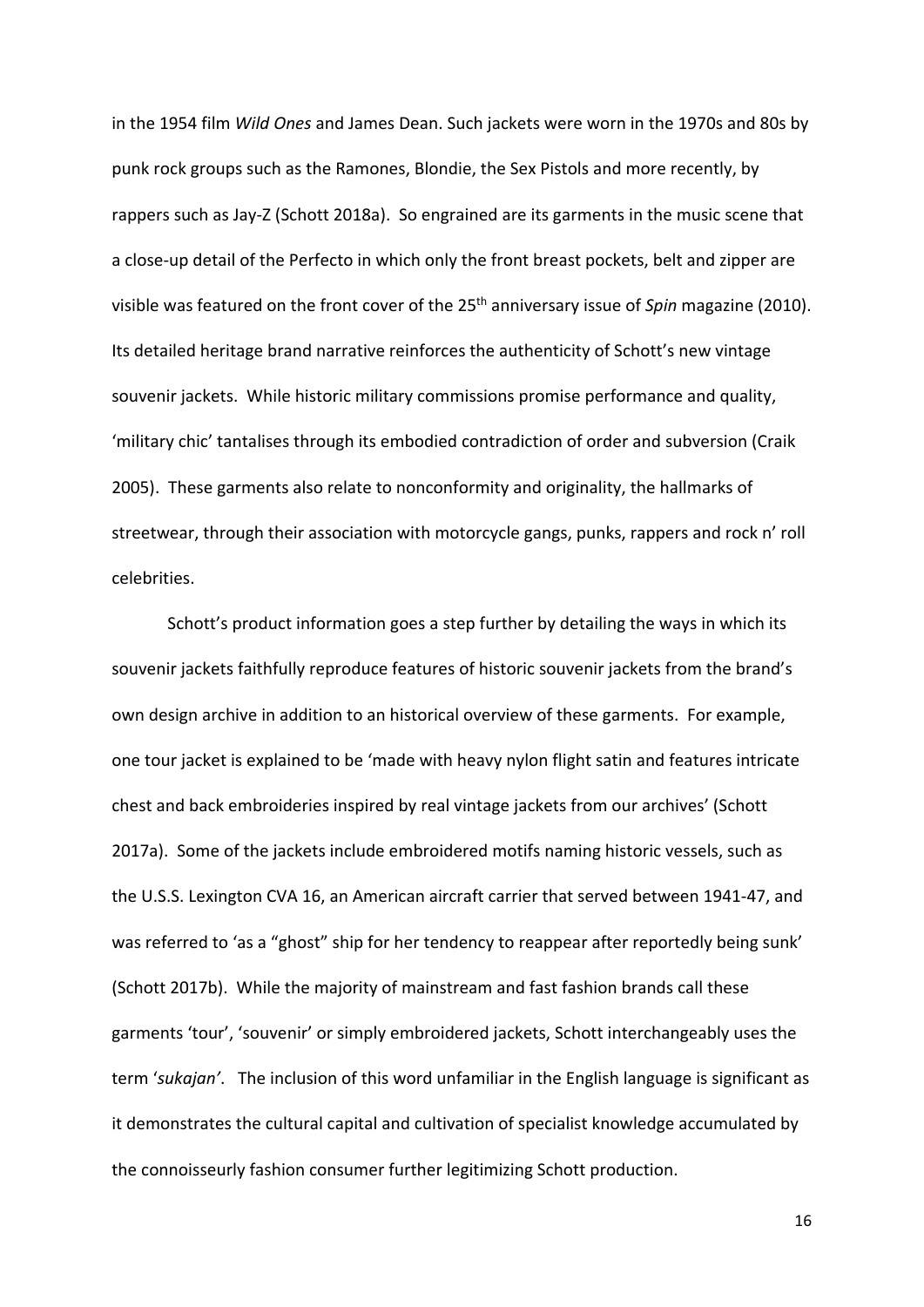#### **New Vintage, New History?**

New vintage souvenir jackets are susceptible to further manipulation. Uniforms and their trimmings such as badges, embroidery, pins and cording, are meant to communicate very specific information about their wearers, such as rank, specialism and membership. The significance that these devises hold is noteworthy. As one general reflected:

It has always been surprising to me that such a simple device as a cloth service patch could hold so much significance, but I have come to believe that these symbols are the ties which bind us to our roots. Each is a short history lesson; a primary representation of the legacy to which the soldier who wears that patch belongs (General Gordon Sullivan quoted in Stein 1997: ix).

The ease with which the souvenir jacket is transformed into a canvas for communicating branded content is strongly demonstrated in a limited-edition MA-1 souvenir bomber jacket arising from a collaboration between Schott and the South Korean streetwear brand Brownbreath (figure 7). Product design and description of this transnational fashion collaboration reinforces the authenticity of the product: simultaneously drawing on the historic gravitas of Schott as a quality military outfitter whose garments have been worn by waves of subcultures and cool freshness of Brownbreath.<sup>[14](#page-5-13)</sup> Likewise, the faithful reproduction of features such as the bright orange lining (originally used to locate downed pilots), and midnight blue body are immediately apparent. However, the badges and embroidery construct a complex web of meaning interweaving military history, street style, and ethos of the collaborating brands. The commemorative emblem of the Flying Tigers has been incorporated in this jacket. The Flying Tigers was the nickname of the First American Volunteer Group, pilots who joined the Chinese Air Force between 1941 and 42 to help defend the country from Japanese forces, later brought to popular attention through a number of films and novels. However, rather than identifying a specific tour of duty, the phraseology embroidered on the jacket draws on the legendary Flying Tigers motto: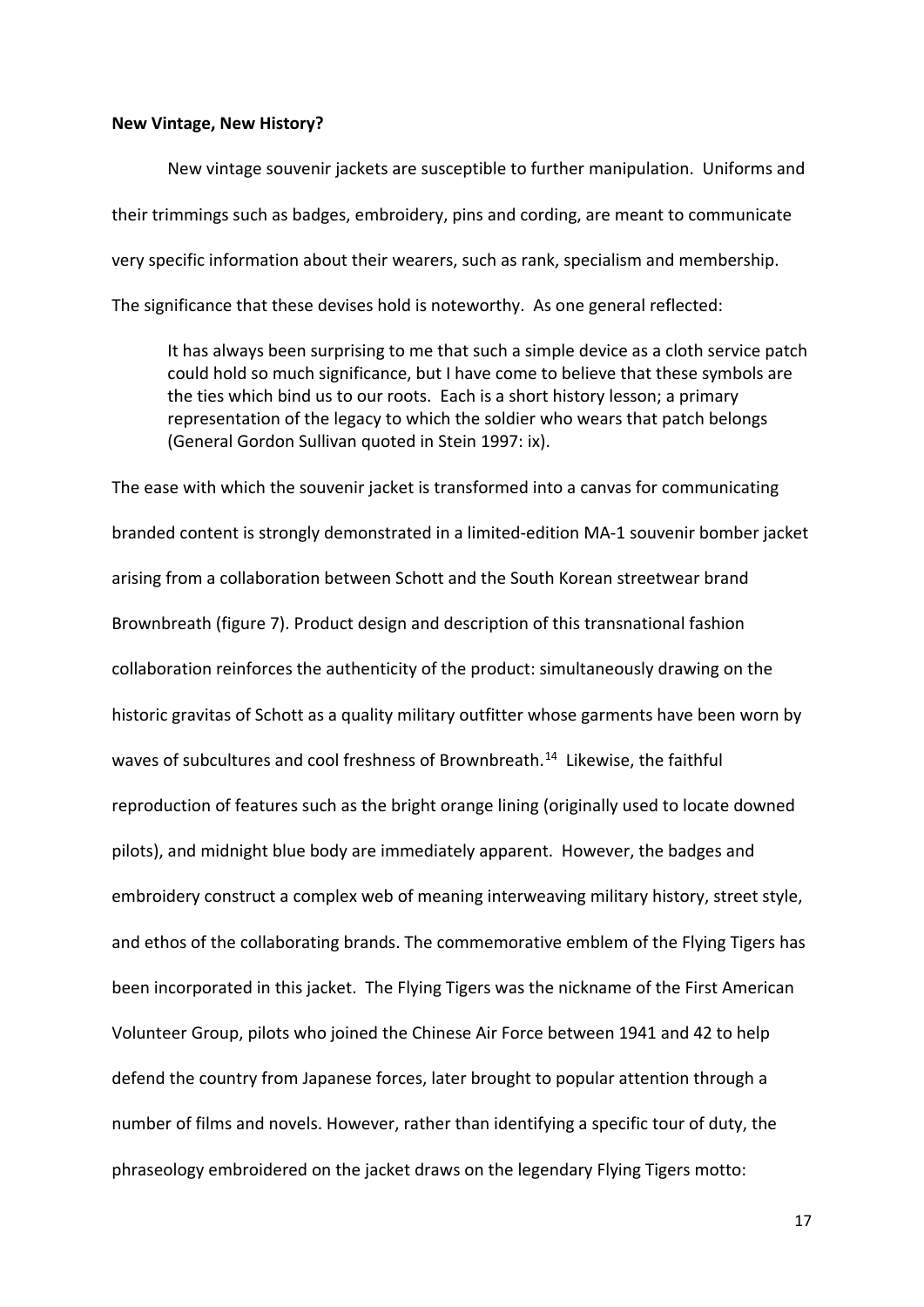'Overcome difficulties; Accomplish the impossible' and 'Unity', while also communicating the edginess or the rebellious nature of streetwear by incorporating the words 'Against' and 'Majority', the latter of which is struck out. A number of badges and further phraseology is realigned specifically with the collaborating brands. This substitution provides a convenient way to promote brand loyalty. Here personal experience and squadron loyalty are effortlessly exchanged for brand content and loyalty.

The niche British streetwear brand maharishi goes a step further by wedding the allure of vintage, heritage and streetwear with the pressing issue of sustainability. Nathaniel Beard argued that such an alignment attracts the ethical consumer, who has a clear interest in making consumer decisions that are environmentally or socially sustainable (2008). As Roopali Mukherjee and Sarah Banet-Weiser point out, activism has become so commodified that '…within contemporary culture it is utterly unsurprising to participate in social activism by buying something' (2012: 1). In fact, it would be highly unusual *not* to find pages devoted to corporate social responsibility with regard to environmental policy, sustainability strategies or ethical treatment of workers on a fashion company's website. Maharishi claims to aspire 'to create environmentally sound…long-lasting, high-quality, utilitarian clothing', upcycling military surplus items 'to convey a strong anti-war sentiment through its use of camouflage -reclaiming its symbolic value away from war, back to its roots in nature…' (Contributor in Style 2015). Its SS2017 capsule, *Tour d'Afrique*, wedded sustainability with a pacifist agenda through the material form of the souvenir jacket. The clothing in a capsule is meant to function as staple items that do not go out of fashion, rather than following the trends that dictate seasonal collections. The souvenir jacket has well weathered the cyclical changes of fashion, but it is worth noting that this capsule corresponds to a time during which the '*vietjan*' was being widely drawn upon to inject a bit of fresh life into the trend for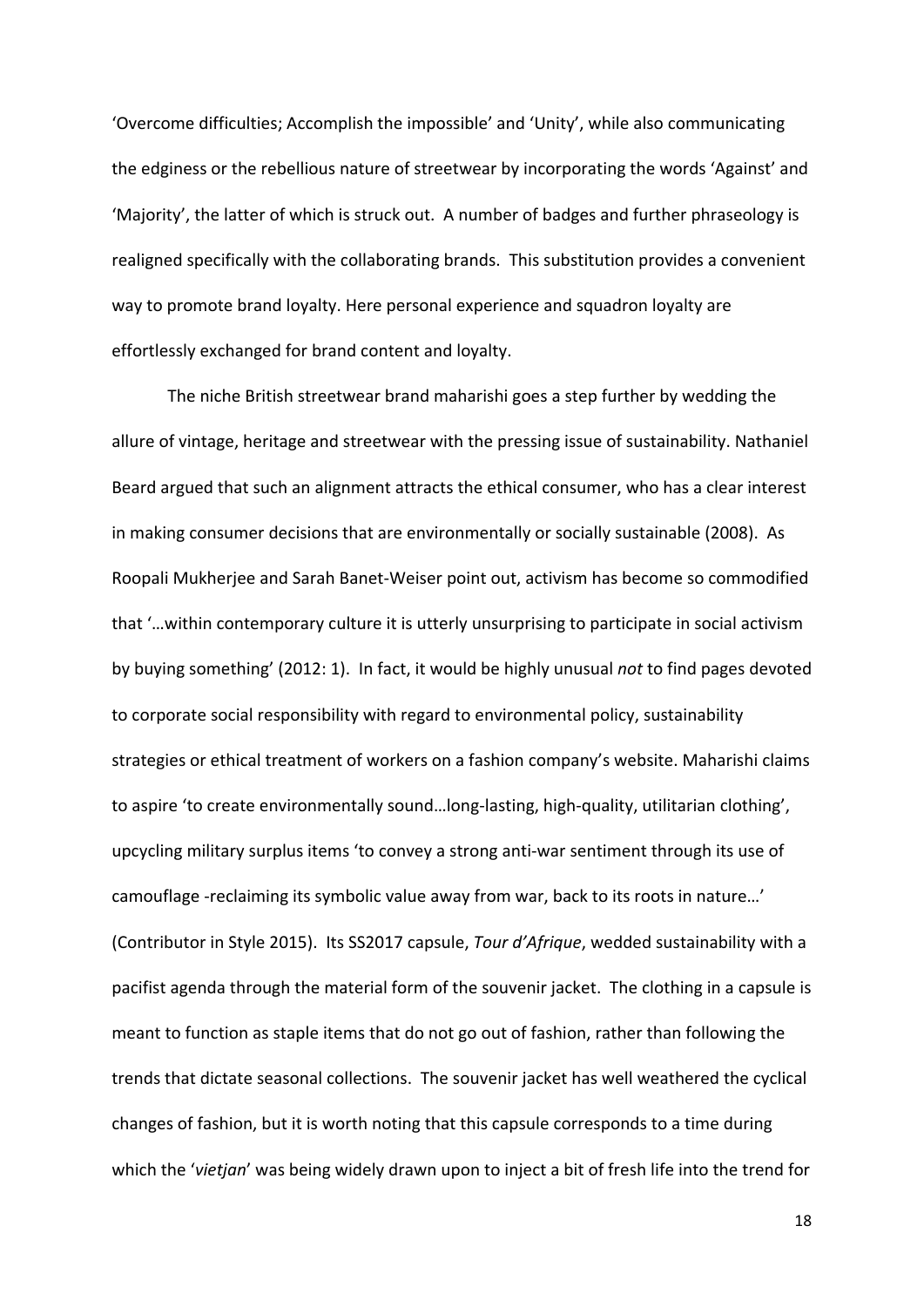souvenir jackets on the high street. The maha Tour Jacket (figure 8) has been constructed from a surplus garment that has been shipped to India 'where the clothing is smudged with herbal incense, blessed, and washed in saffron water to symbolically cleanse it of its military associations' (maharishi 2017a). While this may satisfy a consumer aligned with the pacifist ethos of the brand and point to sustainability through upcycling, the transportation involved in moving these garments to and from India seems contradictory. The maha Tour Jacket's ritualistic journey to be cleansed of war connotations perhaps better attests to its elevation as luxury garment. This is supported by the maha Tour Shirt from the company's AW2017 collection, which is made in 100% silk rather than the quick-drying, light-weight but durable twill cotton poplin used to construct tropical combat uniforms during the Vietnam War (Miraldi 2009: 62, 76), likewise elevating its value (figure 9).

The maha Tour Jacket is particularly similar to the embroidered woobies, [15](#page-5-14) or poncho liners,<sup>[16](#page-5-15)</sup> that soldiers had embroidered to commemorate their time in Vietnam, such as that originally belonging to Jacob Franklin Zimmers Jr. (figure 10). Zimmers was stationed in Vietnam with the 5<sup>th</sup> Transportation Command at Qui Nhon and then the 552<sup>nd</sup> Maintenance Company at Phu Thi as a machinist/truck driver in Vietnam between 1968-69 (Jacob F. Zimmers Collection). The location and dates of his tour of duty are embroidered around a map of Vietnam. A number of badges have been applied to the garment, demonstrating a high degree of personalisation, a featured seized upon in new vintage design. Among his patches, 'Viet Kong Hunting Club' resonates particularly poignantly. Such novelty patches were 'likely purchased while on R&R or at a post exchange (and made by the South Vietnamese or Japanese), and not authorized to be worn on the uniform', what is referred to as a "morale" patch today (Dissinger 2019). While a shocking image by today's standard, fighting the Viet Cong was a necessary part of the conflict, resulting in many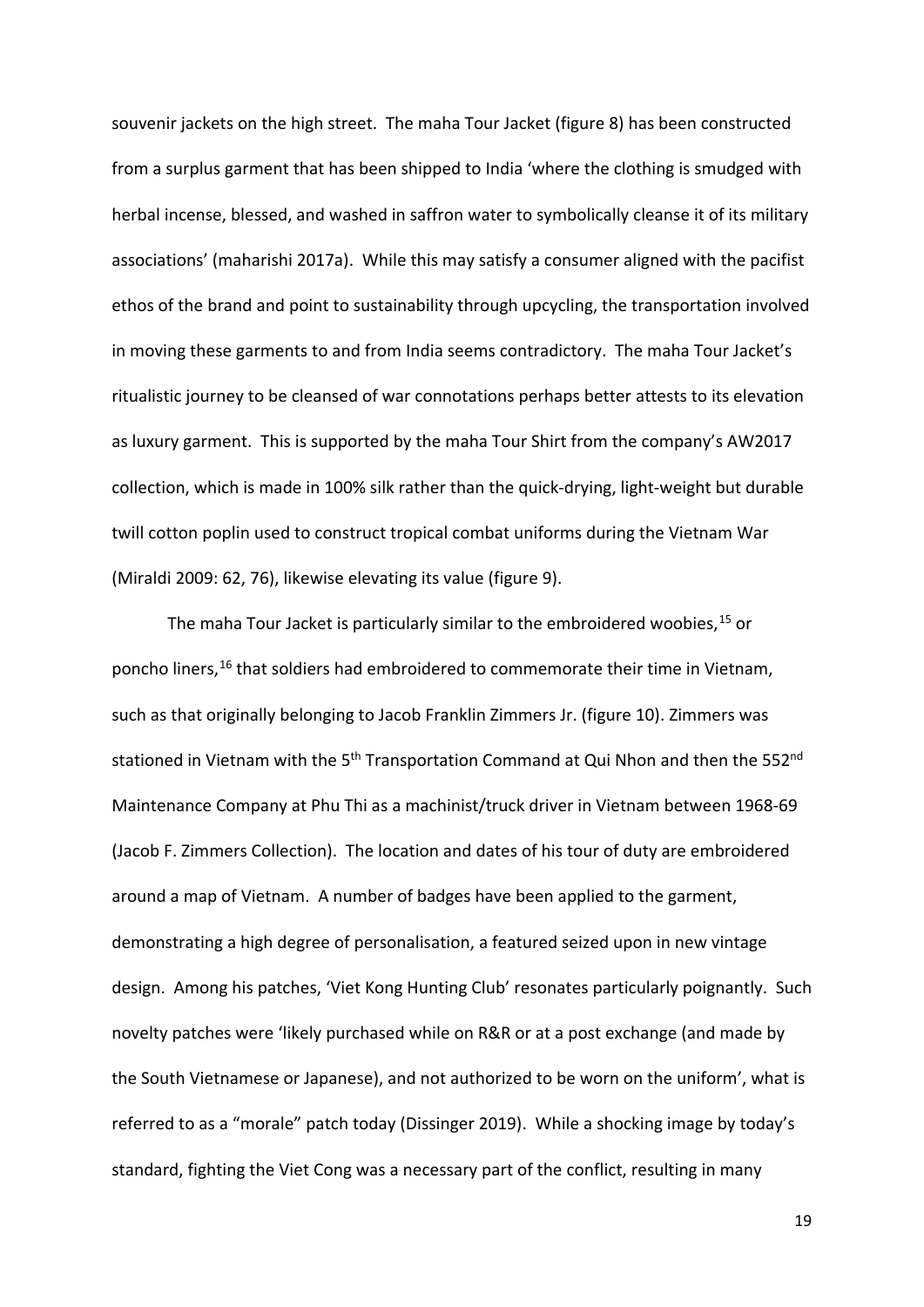casualties on both sides. As with the Schott X Brownbreath jacket, blood, state-sanctioned violence and death have been obscured as common with 'military chic' and altered in the maha World Tour Jacket and Shirt to communicate brand message and affirm brand loyalty. The relationality between self, place, platoon and tour of duty are replaced by 'MAHARISHI' and a Gall-Peters projection map. While the style of embroidery clearly references Vietnam tour jackets, the style of the map is intended to offer 'a more accurate portrayal of the world -no longer manipulated by the authors of the map -Europe and North America, to make themselves seem larger and more dominate than Africa and South America' (maharishi 2017b). On the maha shirt and jacket, 'The Names are Many The Truth is One' replaces 'When I die I'll go to heaven, because I've spent my time in hell' and on the silk shirt, the dates marking the foundation of the company and year in which the garment was produced replace tour of duty. Maharishi is also embroidered vertically in *katakana* next to the front bottom hem, a detail appealing to the specialist knowledge cultivated by the connoisseurial fashion consumer familiar with the high standards of craftsmanship associated with Japanese fashion.

The phrase 'Lest we forget' is used to remember and honour those who have given their lives in the service of their country; and through remembering, we aspire not to repeat the actions leading to such sacrifices. Thus, it seems important to pause to consider the implications of adapting a garment that powerfully communicates personal, social, national and cultural narratives into a branded fashion garment. Naomi Klein brought into sharp focus the transformation of social and political action into branded content in *No Logo*  (1999). For example, she highlighted the way in which Apple's 'Think Different' campaign (1997-2002) transformed artists, innovators and entrepreneurs, including the civil rights leader Mahatma Ghandi, into branded content (2010: 84-85), aligning its customers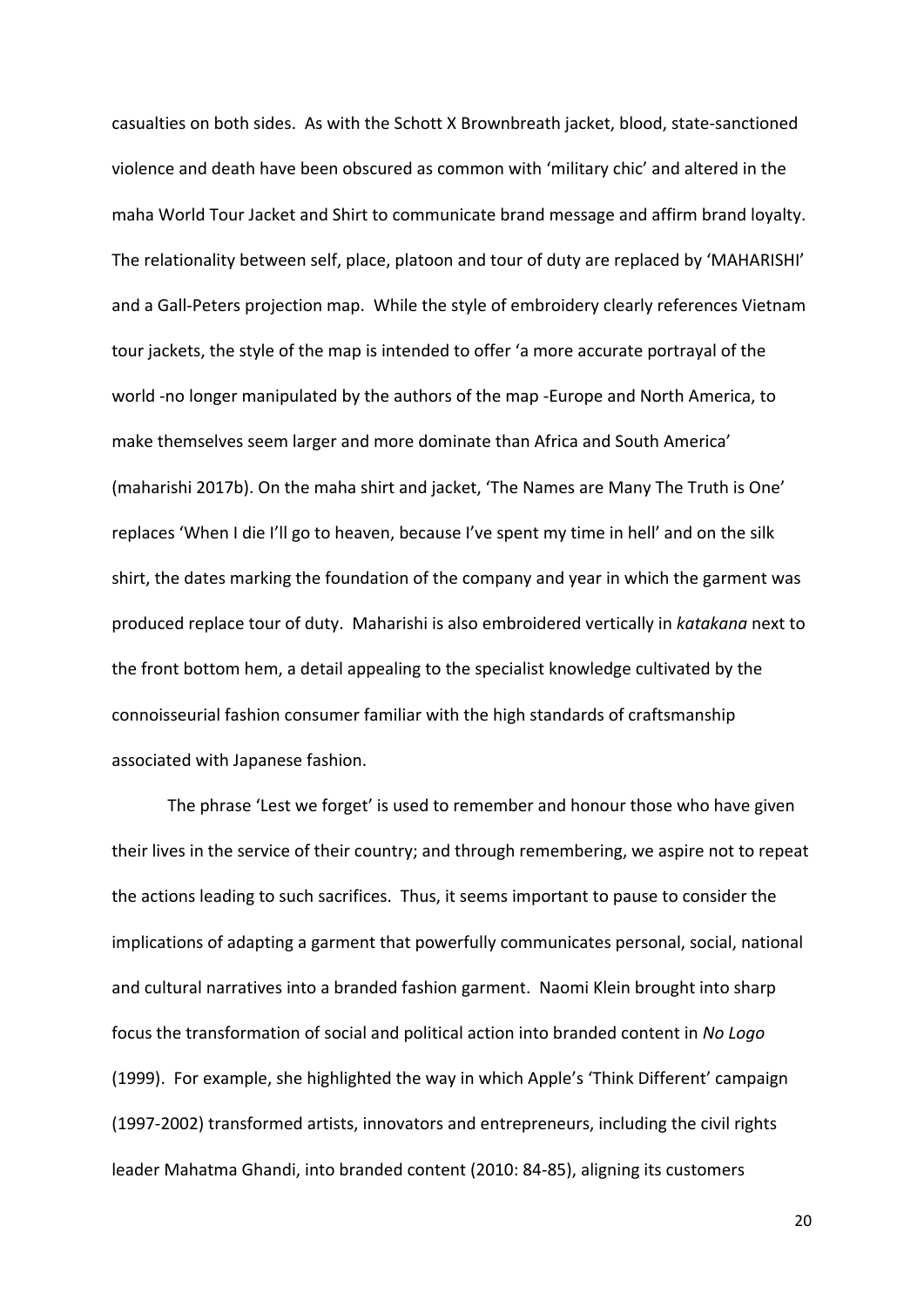emotionally with the irrepressible, innovative excellence of Apple. While Klein warns that brands are taking over the part once played by political, philosophical or religious ideas (2010), Sarah Banet-Weiser argues that critics like Klein are asserting an inaccurate dichotomy where some activities, like art or politics, exist outside of the influence of the market (2012: 11-12). Understanding how the market relates to other arenas is certainly important to understand narratives of power, privilege and exploitation, as evidenced, for example, through an exploration of the relationship between lobbyists and political policy or that of the art market and artistic production. Indeed, scrutinizing such relationships is part of the 'inappropriate' discourse with which Pham urges fashion critics and designers to engage:

Inappropriate discourse asks what is not appropriate-able, what cannot be integrated into and continue to maintain the existing power structure of the high fashion system and why. In doing so, we truly challenge the idea of the absolute power and authority of the West to control how the world sees, knows, and talks about fashion (2014).

The example of the *sukajan* demonstrates how history that should be remembered has been stripped back and realigned with design, branding and marketing and how the garment's historic ties to social, political and military conflict and transcultural interaction are commodified.

#### **CONCLUSION**

Through the analysis of the *sukajan,* this article has set out to explore how 'military chic', Japanese craftsmanship and the personalisation offered by streetwear intersect in new vintage production. As Jenss has asserted, 'the incorporation of the sartorial past in contemporary appearance has become one of the major developments across fashion and popular culture in recent decades, tying in with the promotion of ideas of individuality or authenticity' (2015: 1). Siân Jones argues that authenticity is '*a product of the relationships*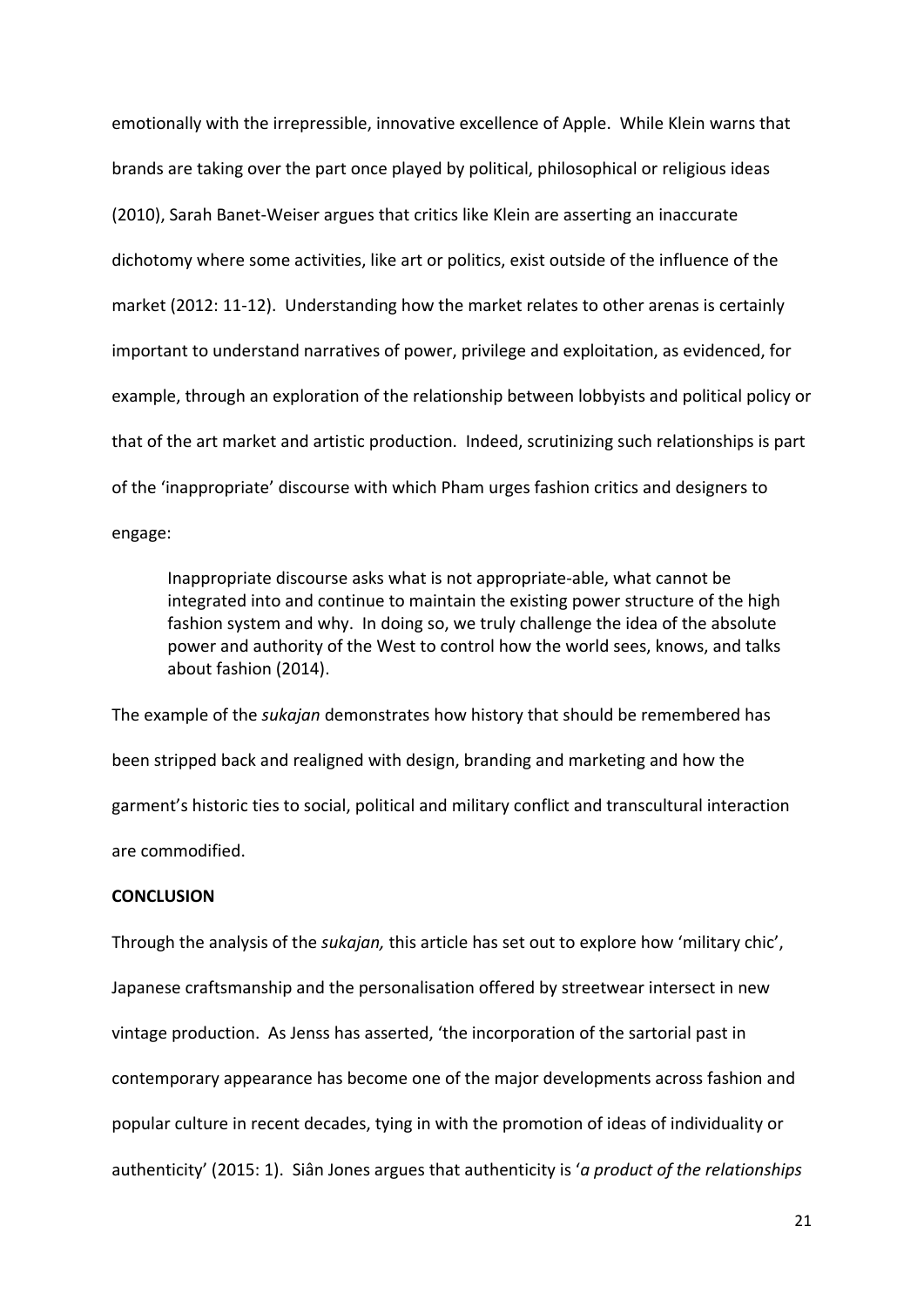*between people and things*' and places (2010: 199, 198; her emphasis, which I share). In moving through time between geographical places, spaces (e.g. souvenir market, high street, film, rock concert, social media) and people (e.g. soldier, rock star, biker, working class teenager), the souvenir jacket has folded into itself multiple associations.

These associations as well as the *sukajan*'s relatively obscure history have been seized upon by fashion brands to differentiate themselves in a competitive marketplace and turn the current enthusiasm for vintage garments to their advantage. To achieve authenticity in the face of mass manufacture, deliberate design and communication strategies are called upon. In addition to replicating many original features like hardware, fabric and motifs, further manufacturing processes have been shown to be employed, such as dying fabric to give it a distressed appearance. The connection between past and current design is also strengthened through a romanticised heritage that highlights the use of vintage collections in the design of contemporary jackets or by calling attention to a brand's production and consumption history, such as the historic military commissions enjoyed by Schott, whose bomber jacket or Perfecto were further embraced by celebrities.

In addition to its vibrant features and associations with popular icons who wore them, the souvenir jacket's transcultural history is fundamental to its appeal as a quality, statement piece. The Japanese origin of the garment is emphasised, as 'made in Japan' globally connotes quality craftsmanship. Not only do European or American companies such as Schott or Harvey Nichols emphasise these connections, but so too do Japanese distributors of premium Japanese brands to justify the high price to the connoisseurial consumer. From its inception, the sukajan has shown itself to be a product of dynamic global interaction demonstrating the weakness of the persistent assumption that fashion originates in, and circulates outward from, the 'West', occasionally drawing inspiration from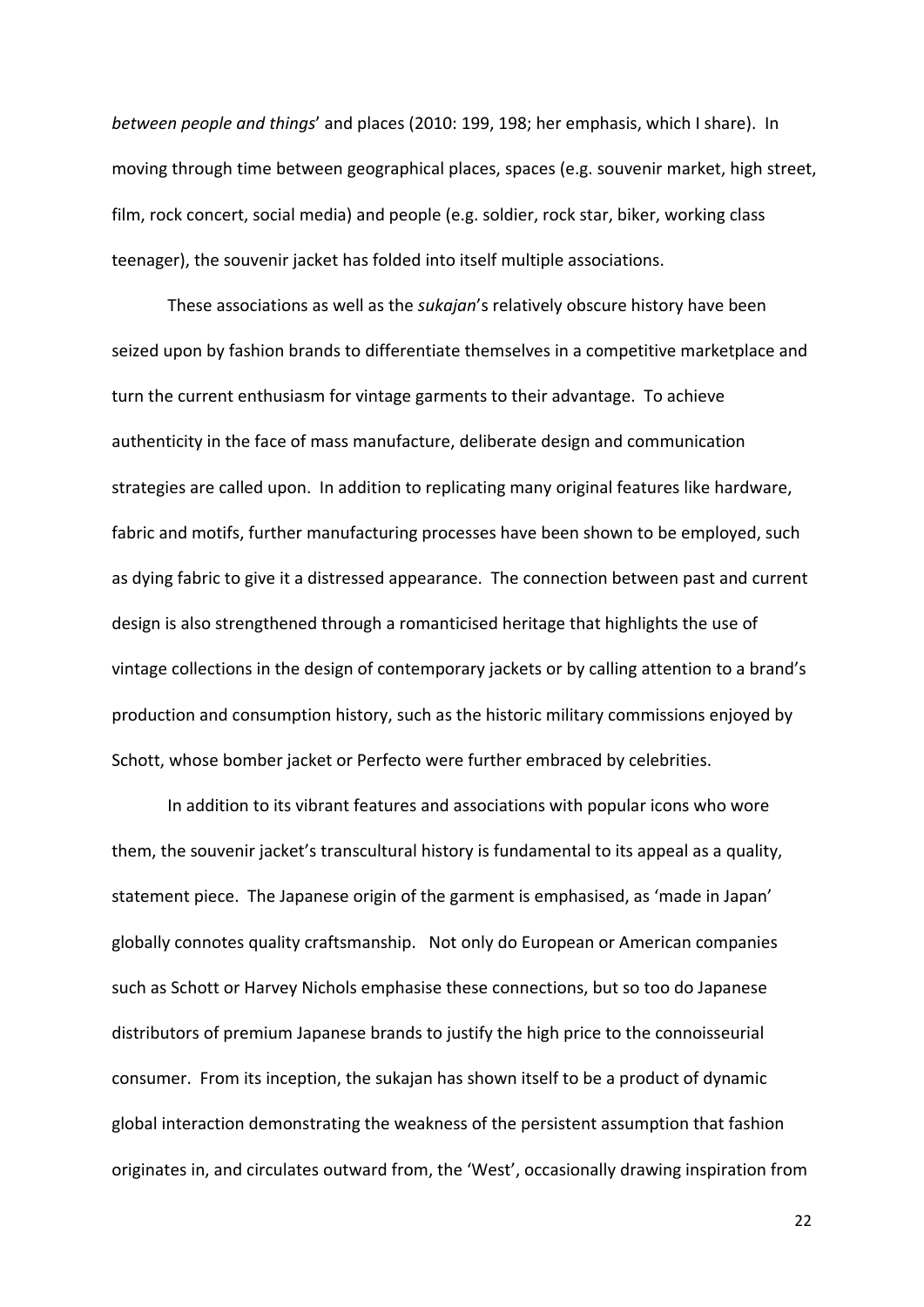the 'Other'. This is demonstrated not only by an investigation moving between Japan, Korea, Vietnam, India, the United States and United Kingdom of the design, manufacture, retail and consumption of sukajan but also through an investigation of the materiality of the garments themselves -their form, colours, material and iconography.

This article cautions that because the *sukajan*'s history and origins are commodified, it is simultaneously altered. The embroidery, patches and iconography that communicate very personal stories of individuals, small groups or nations are altered to communicate branded content. While the historic associations of the souvenir jacket add to its cache, the troubling aspects of its entanglement in military, class or political conflict have been stripped away. As Abrego reflects in her discussion of the 'heritage' denim manufacturer White Oak, origin stories are highly effective but must be cleansed of conflict, shame and guilt (2018).<sup>[17](#page-5-16)</sup> Critics and activists have warned that the transformation of social and political action or values integral to humanity into branded content leads to 'cultural irrelevance' (Delgado 2018; see also Klein 2010). A close study of the history and commodification of the *sukajan* emphasizes the importance of what is discarded or left unsaid when fashion pulls on history, contemporary issues and cultures for inspiration.

#### **Figures:**

Figure 1: Detail from screengrab of five Tailor Toyo *sukajan* available on Harvey Nichols retail website, https://www.harveynichols.com/brand/tailor-toyo/, accessed 26/6/2018, screenshot by author.

Figure 2: Kosho & Co. *sukajan*, late 1940s, uncatalogued collection of TOYO Enterprise Company Ltd*.* Reproduced by kind permission of TOYO Enterprise Company Ltd.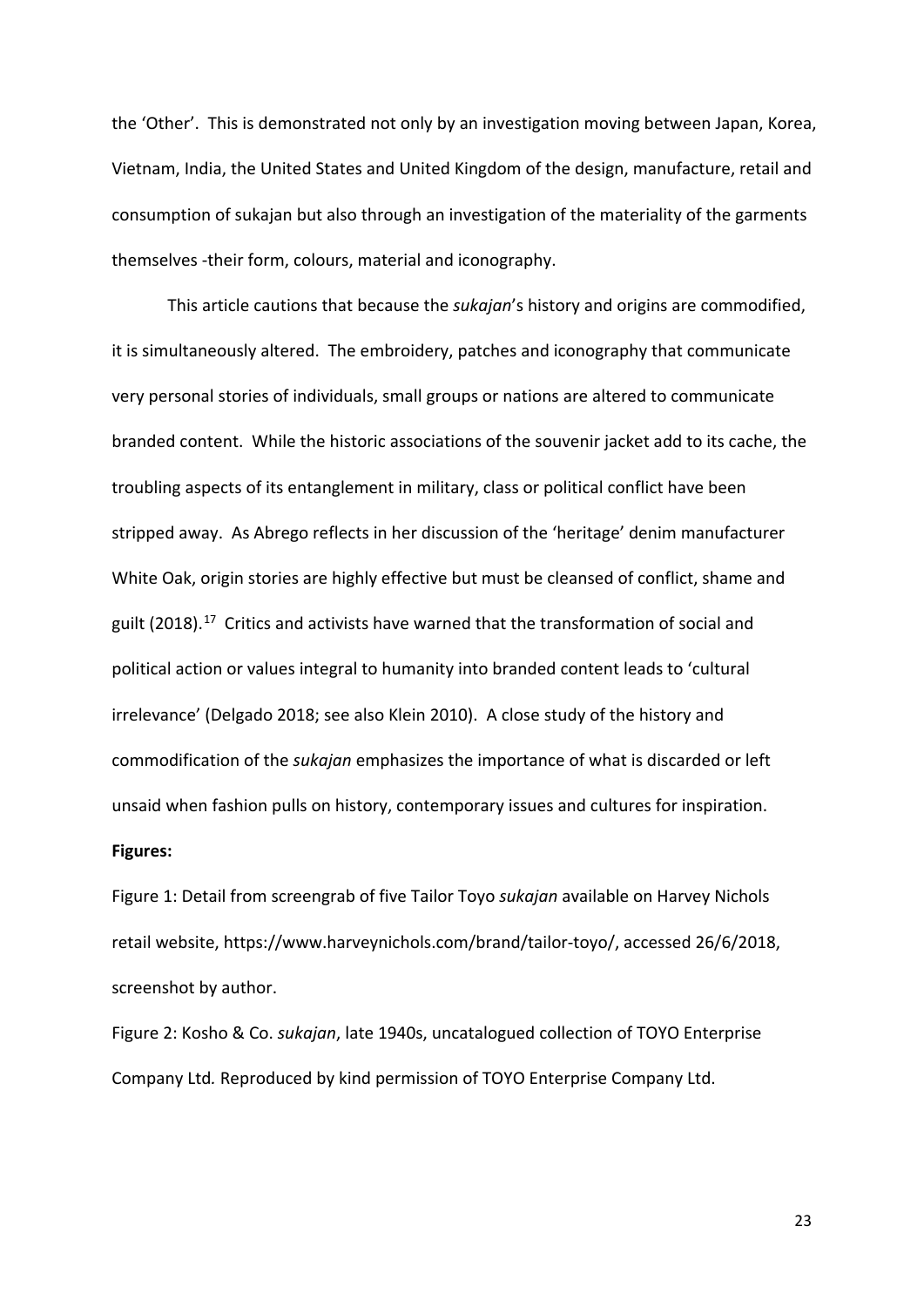Figure 3: Tour Jacket (1968), MHI2016.73, James F. Stenger Collection, US Army Heritage Museum & Education Center, Carlisle, Pennsylvania, USA. Reproduced by kind permission ofArmy Heritage Museum.

Figure 4: Nicolas Winding Refn (2011), *Drive* [film still 1:15:12].

Figure 5: 'So Cool Suka-jan Style What a COOL we are!!', sign at BSC Gallery, Kyoto (2019). Photograph by Author.

Figure 6: Screengrab from the blog post SUKAJACK (2017), 'Compared the Jacket of SUKAJACK with the Jacket of AMAZON!' (8 Jul), [https://www.sukajack.com/blog?page=4.](https://www.sukajack.com/blog?page=4) Last accessed 28 June 2019.

Figure 7: Screengrab of Brownbreath and Schott N.Y.C., BBSXB AGAINST SOUVENIR JACKET - NAVY,

[http://brownbreathshop.com/product/detail.html?product\\_no=3882&cate\\_no=1&display\\_](http://brownbreathshop.com/product/detail.html?product_no=3882&cate_no=1&display_group=2#none) [group=2#none.](http://brownbreathshop.com/product/detail.html?product_no=3882&cate_no=1&display_group=2#none) Last accessed 28 June 2019.

Figure 8: maharishi, 8555 maha World Tour Jacket (2017). Reproduced by the kind permission of maharishi.

Figure 9: maharishi, maha World Tour Shirt (2017). Photograph by the author.

Figure 10: Embroidered poncho liner or 'woobie' belonging to Jacob Zimmer Jr. (1968),

MHI2006.119, Jacob F. Zimmers Collection, US Army Heritage Museum & Education Center,

Carlisle, Pennsylvania, USA. Reproduced by kind permission of Army Heritage Museum.

## **Funding:**

Fieldwork in Japan for this project was partially supported by a Pasold Foundation Research Activity Grant.

### **Acknowledgements:**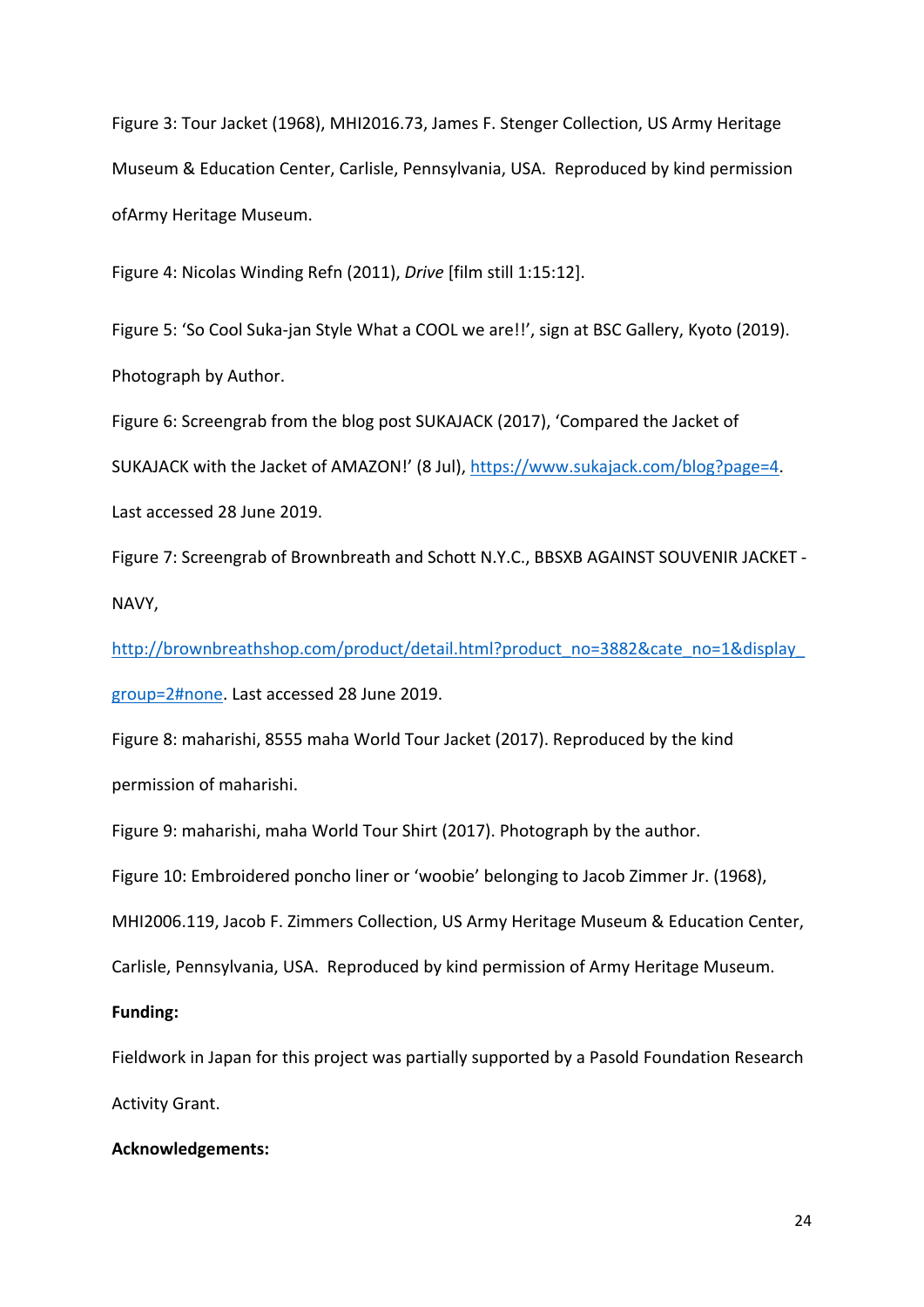I extend special thanks to Kaleb Dissinger of the US Army Heritage Museum, US Army Heritage & Education Center and Tom Tanaka and Tatsuro Matsuyama at TOYO Enterprise Company LTD. for sharing and discussing their collections with me. I would also like to thank Sarah Cheang, Keiko Suzuki, Rei Mori, Shelia Cliffe and Sonya Abrego for their insights in relation to this topic as well as the reviewers for pushing me to explore the complexities of this topic.

#### **Bibliography**

Abrego, S. (2018), 'Cone Mills Denim: An Investigation into Fabrication, Tradition, and Quality', *Fashion Theory*, DOI: 10.1080/1362704X.2017.1420540.

Achter, P. (2019) '"Military Chic" and the Rhetorical Productionof the Uniformed Body', *Western Journal of Communication* 83: 265-85.

Åhäll, L. (2015) 'The Hidden Politics of Militarization and Pop Culture as Political Communication', *E-International Relations* (16 May) [https://www.e-ir.info/2015/05/16/the](https://www.e-ir.info/2015/05/16/the-hidden-politics-of-militarization-and-pop-culture-as-political-communication/)[hidden-politics-of-militarization-and-pop-culture-as-political-communication/.](https://www.e-ir.info/2015/05/16/the-hidden-politics-of-militarization-and-pop-culture-as-political-communication/) Accessed 11 October 2019.

Ahn, C. and Kirk, G. (2005) ' 'Why War is All the Rage' *Peace and Freedom* 65: 8.

Appadurai, A. (2001 [1986]), The Social Life of Things, Cambridge: Cambridge University Press.

Ashcraft, B. (2012), 'Jackets so Bad Ass They'll Punch Your Teeth In' *Kotaku East* (15 February) [https://kotaku.com/5885251/jackets-so-badass-theyll-punch-your-teeth-in.](https://kotaku.com/5885251/jackets-so-badass-theyll-punch-your-teeth-in) Accessed 11 October 2019.

Atkins, J. (2005) *Wearing Propaganda: Textiles on the Home Front in Japan, Britain, and the United States.* Yale University Press.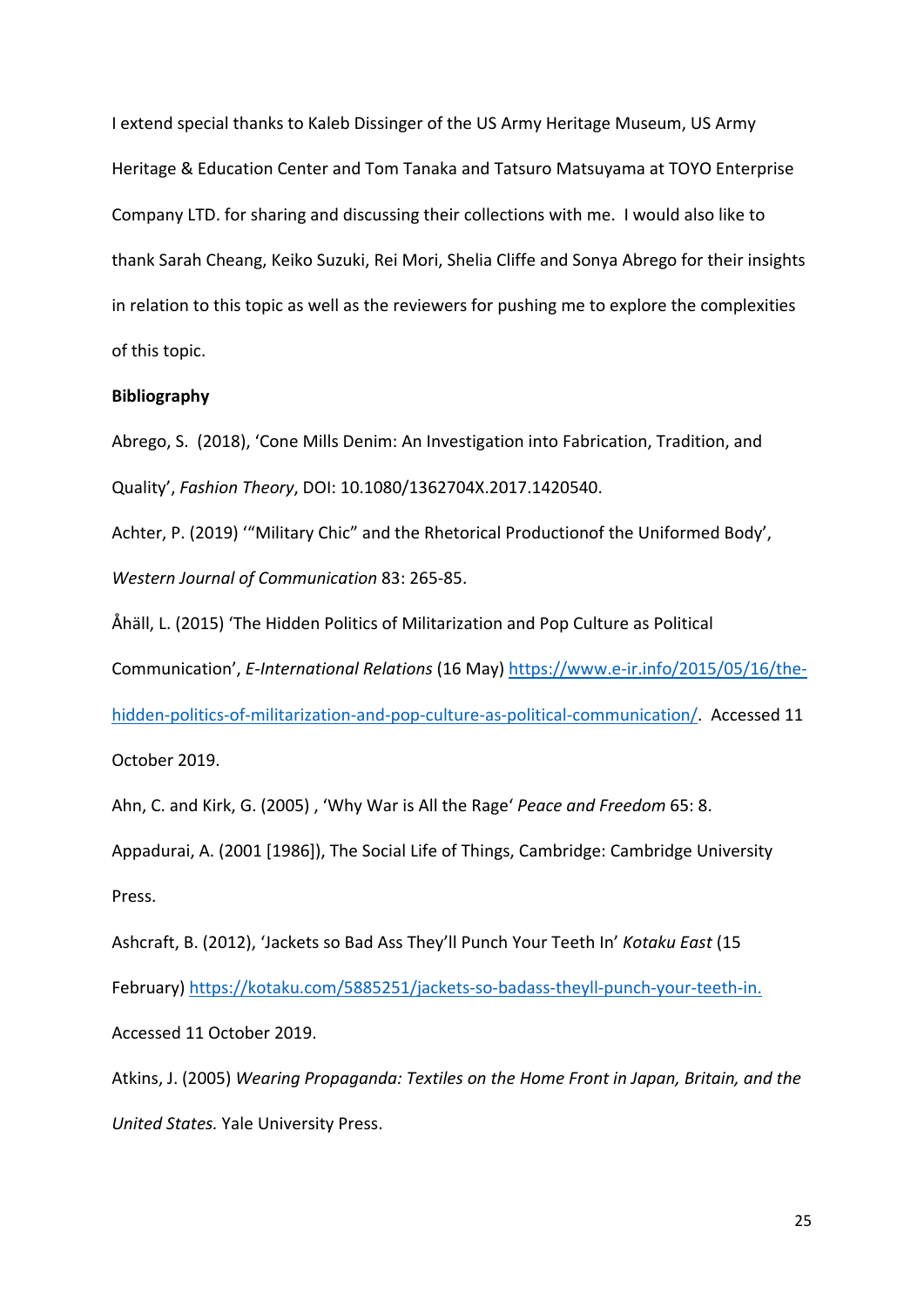Ayres, J. (2017), 'Inspiration or prototype? Appropriation and exploitation in the fashion industry', *Fashion, Style & Popular Culture* 4, 2: 151-165.

Beard, N. D. (2008) 'The Branding of Ethical Fashion and the Consumer: A Luxury Niche or

Mass-market Reality?' *Fashion Theory* 12, 4: 447-67.

Brownbreath Online Store, 'BBSXB AGAINST SOUVENIR JACKET –NAVY',

brownbreathshop.com/product/detail.html?product\_no=3882&cate\_no=1&display\_group=

2#none. Accessed 13 December 2017.

Cassidy, T. D. and H. R. Bennett (2012), 'The Rise of Vintage Fashion and the Vintage

Consumer', *Fashion Practice* 4, 2: 251-3.

Cervellon, M., L. Carey and T. Harms (2012), 'Something old, something used: Determinants

of women's purchase of vintage fashion vs second-hand fashion', *Journal of Retail &* 

*Distribution* 40, 12: 956-974.

Cheang, S. and Kramer, E. 'Fashion and Translation: East Asian perspectives', *International Journal of Fashion Studies* special issue: Fashion and East Asia, ed. Elizabeth Kramer and Sarah Cheang 4, 2 (2017): 145-55.

Contributor in Style (2015), 'WHAT ELSE? Hardy Blechman' (21 January),

<https://www.highsnobiety.com/2015/01/21/hardy-blechman-maharishi-interview/>

(21/8/18). Accessed 5 April 2019.

Craik, J. (2003), 'The Cultural Politics of the Uniform', *Fashion Theory* 7, 2: 127-47.

Craik, J. (2005), *Uniforms Exposed: From Conformity to Transgression*, Oxford; New York:

Berg.

Davies, C. (2014), '*Smells like teen spirit:* channelling subcultural traditions in contemporary

Dr Martens branding', *Journal of Consumer Culture* 16:1: 192-208.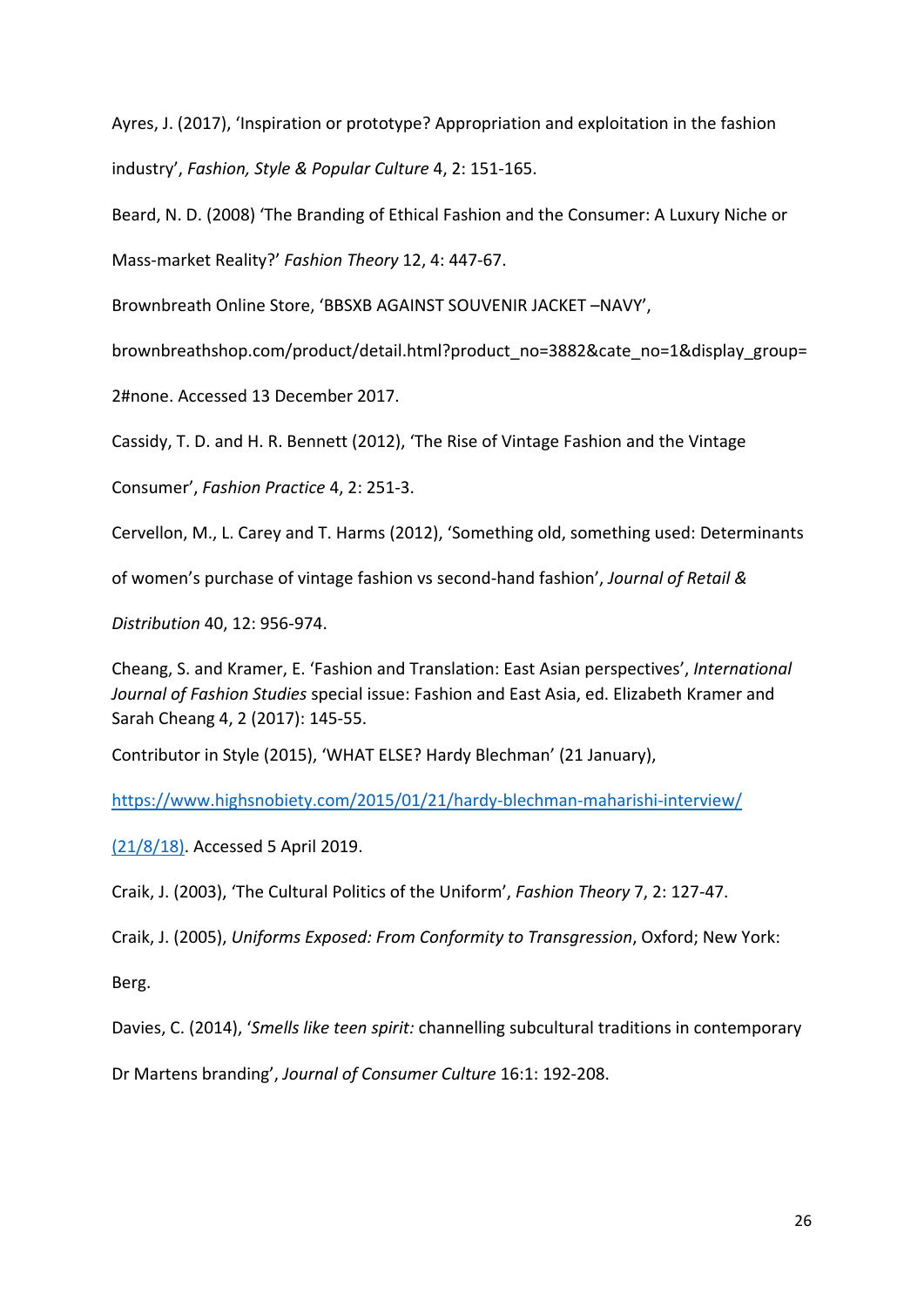Delgado, H. N. (2018), 'Fashion's potential to influence politics and culture',

*TheConversation*, 22 January, [http://theconversation.com/fashions-potential-to-influence](http://theconversation.com/fashions-potential-to-influence-politics-and-culture-90077)[politics-and-culture-90077.](http://theconversation.com/fashions-potential-to-influence-politics-and-culture-90077) Accessed 26 June 2019.

Dissinger, K. (2019), 'RE: Sukajan article' Message to Elizabeth Kramer (26 July), E-mail.

Dissinger, K. (2018), 'RE: US Army Souvenir Jackets Request' Message to Elizabeth Kramer

(30 November), E-mail.

Eggertsen, L. (2018), 'The Embroidered Bomber Jacket Just Won't Go Away -and That's a

Good Thing', WHO WHAT WEAR, 26 March, [https://www.whowhatwear.co.uk/trend-report-](https://www.whowhatwear.co.uk/trend-report-embroidered-bomber-jackets.%20Accessed%2017%20October%202018)

[embroidered-bomber-jackets. Accessed 17 October 2018.](https://www.whowhatwear.co.uk/trend-report-embroidered-bomber-jackets.%20Accessed%2017%20October%202018)

Evans, C. (1997), 'Dreams that Only Money Can Buy…Or, The Shy Tribe in Flight from

Discourse', *Fashion Theory* 1, 2: 169-88.

Foulkes, N. (2007), *The Trench Book*, New York: Assouline Publ.

Gilmore, J. H. and Joseph-Pine, B. (2007), *Authenticity. What Consumers Really Want*,

Boston: Harvard Business School Press.

Hall, S. and Jefferson, T. (1975), *Resistance Through Rituals. Youth Subcultures in Post-war* 

*Britain*, London: Routledge.

Harvey Nichols (2018a), '2. Send a Souvenir',

[https://www.harveynichols.com/news/features/mens-style-tricks-trends/.](https://www.harveynichols.com/news/features/mens-style-tricks-trends/) Accessed 26 June 2018.

Harvey Nichols (2018b), 'Tailor Toyo', [https://www.harveynichols.com/brand/tailor-](https://www.harveynichols.com/brand/tailor-toyo/?sqr=tailor%20toyo)

[toyo/?sqr=tailor%20toyo.](https://www.harveynichols.com/brand/tailor-toyo/?sqr=tailor%20toyo) Accessed 17 October 2018.

Harvey Nichols (2018c), 'Tailor Toyo Embroidered reversible satin souvenir jacket',

[https://www.harveynichols.com/brand/tailor-toyo/255226-embroidered-reversible-satin-](https://www.harveynichols.com/brand/tailor-toyo/255226-embroidered-reversible-satin-souvenir-jacket/p3086705/)

[souvenir-jacket/p3086705/.](https://www.harveynichols.com/brand/tailor-toyo/255226-embroidered-reversible-satin-souvenir-jacket/p3086705/) Accessed 17 October 2018.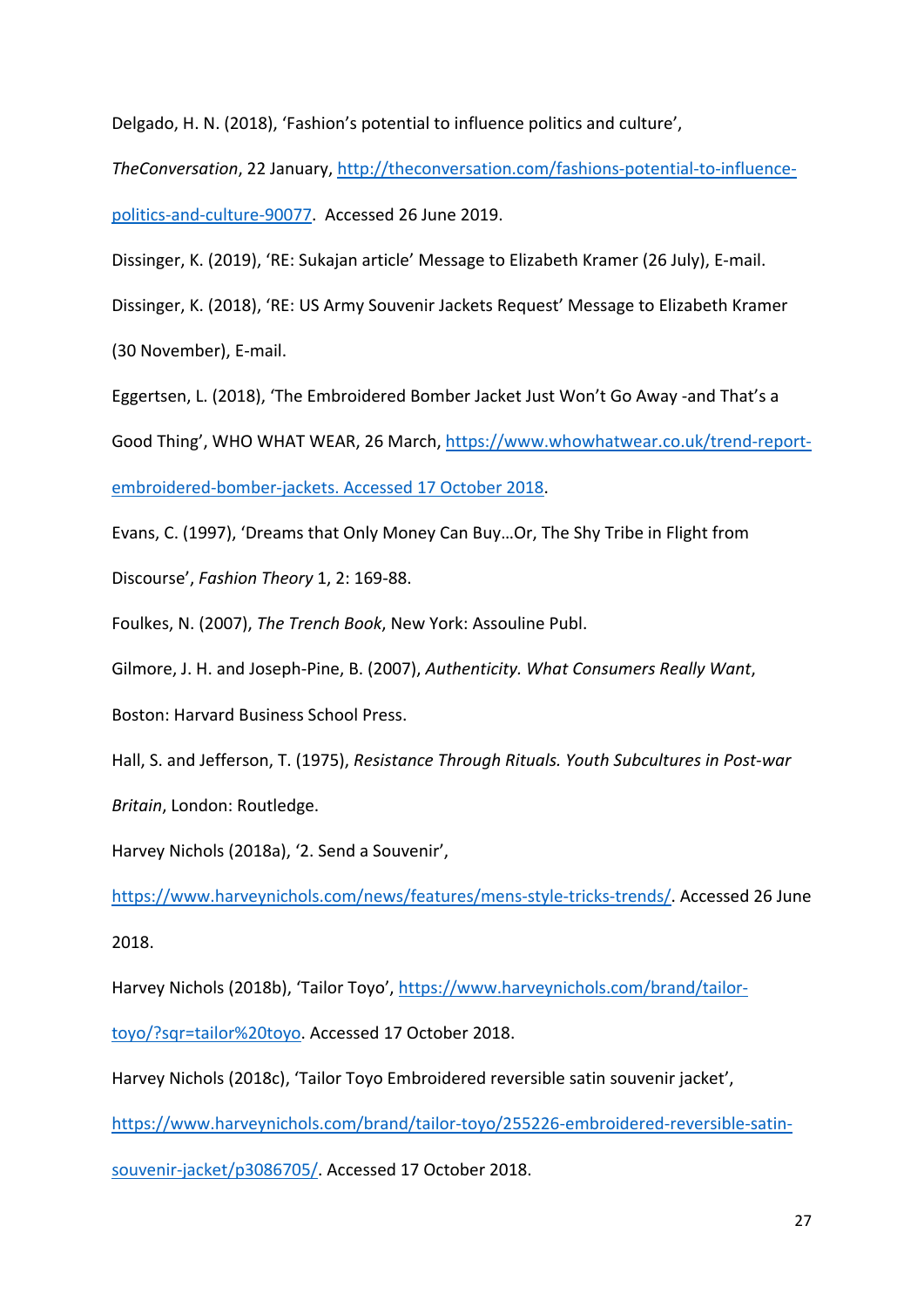Hebdige, D. (1979), *Subculture: The Meaning of Style*. London: Routledge.

Hong, Euny (2014), *The Birth of Korean Cool: How One Nation is Conquering the World through Pop Culture*, London: Simon & Schuster.

Jenß, H. (2004), 'Dressed in History: Retro Styles and the Construction of Authenticity in Youth Culture' *Fashion Theory*, 8, 4, 387-404.

Jenss, H. (2015), *Fashioning Memory: Vintage Style and Youth Culture*, Oxford: Bloomsbury, 2015.

Jones, S. (2010), 'Negotiating Authentic Objects and Authentic Selves: Beyond the

Deconstruction of Authenticity', *Journal of Material Culture,* 15, 1, 181-203.

Keet, P. (2011), 'Making New Vintage Jeans in Japan: Relocating Authenticity', *Textile*, 9, 1,

44-61.

Klein, N. (2010), *No Logo*, 10<sup>th</sup> edition, London: Fourth Estate.

Kramer, E. (2009-10), 'Japanese inspiration and the "art" of Victorian art needlework', *Textile* special issue: East meets West, ed. Lynn Hulse (2009-10): 19-27.

Li, R. (2016), 'A Cultural History of the Souvenir Jacket', *Hypebeast*, 23 March,

[https://hypebeast.com/2016/3/souvenir-jacket-cultural-history.](https://hypebeast.com/2016/3/souvenir-jacket-cultural-history) Accessed 6 December 2018.

maharishi (2017a), '8555 maha World Tour Jacket',

https://www.maharishistore.com/products/8555-maha-world-tour-jacket/Woodland.

Accessed 20 July 2018.

maharishi (2017b), 'maha Hill Tribe' (17 November) available at:

[https://www.maharishistore.com/archive/maha-hill-tribe.](https://www.maharishistore.com/archive/maha-hill-tribe) Accessed 8 May 2019.

Marx, W. (2015), *Ametora: How Japan Saved American Style*. New York: Basic Books.

McColl J., C. Canning, L. McBride, K. Nobbs and L. Shearer (2013), 'It's Vintage Darling! An

exploration of vintage retailing', *Journal of The Textile Institute* 104, 2: 140-150.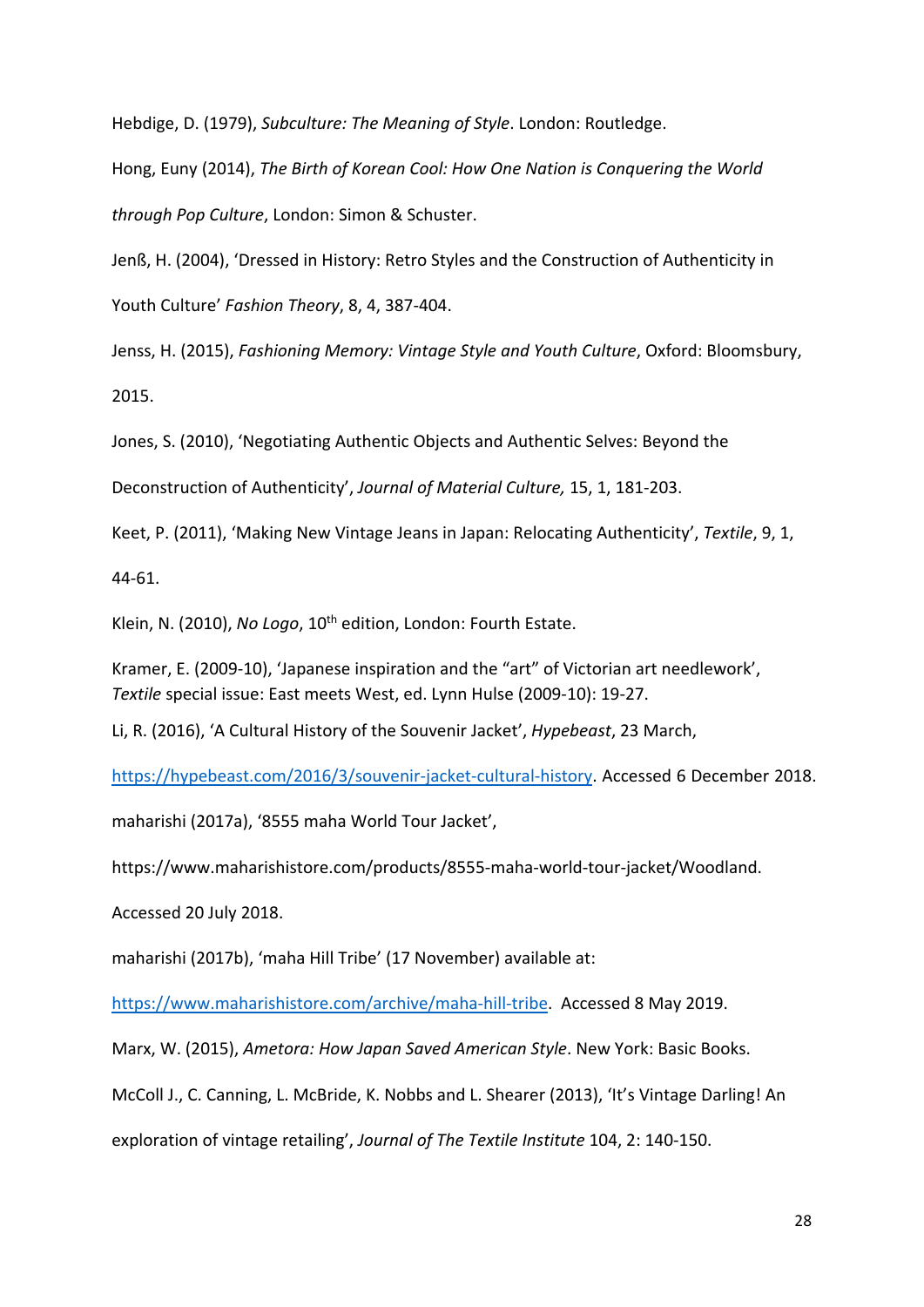McCracken, G. (1999), 'Who is the Celebrity Endorser? Cultural Foundations of the Endorsement Process', *Journal of Consumer Research* 16: 310-21.

Miraldi, P. (2009), *Uniforms and Equipment of U.S. Army Infantry, LRRPs, and Rangers in Vietnam*, Atglen, PA: Schiffer Military History.

Muggleton, D. (2000), *Inside Subculture: The Postmodern Meaning of Style*, Oxford: Bloomsbury.

Mukherjee, R. and S. Banet-Weiser (2012) 'Introduction: Commodity Activism in Neoliberal Times', in Mukherjee, R. and S. Banet-Weiser, eds., *Commodity Activism: Cultural Resistance in Neoliberal Times* (New York; London: New York University): 1-17.

Narumi, H. (2010), 'Street Style and Its Meaning in Postwar Japan', *Fashion Theory* 14, 4: 415-38.

Newark, T. (2007), *Camouflage*, London: Thames and Hudson.

Palmer, A. (2005), 'Vintage Whores and Vintage Virgins', in A. Palmer and H. Clark (eds.) *Old* 

*Clothes, New Looks,* Oxford; New York: Berg, pp. 197-214.

Pham, M. (2014) 'Fashion's Cultural Appropriation Debate-Pointless', *The Atlantic* (15 May),

[https://www.theatlantic.com/entertainment/archive/2014/05/cultural-appropriation-in-](https://www.theatlantic.com/entertainment/archive/2014/05/cultural-appropriation-in-fashion-stop-talking-about-it/370826/)

[fashion-stop-talking-about-it/370826/.](https://www.theatlantic.com/entertainment/archive/2014/05/cultural-appropriation-in-fashion-stop-talking-about-it/370826/) Accessed 2 July 2019.

Polhemus, T. (2010 [1995]), *Street Style*, London: PYMCA.

Research Collective for Decolonising Fashion, 'About', [http://www.rcdfashion.com/.](http://www.rcdfashion.com/)

Accessed 10 October 2019.

Sato, I. *Kamikaze Biker.* Chicago and London: University of Chicago Press.

Schott N. Y. C. (2018) 'The Classic American Success Story',

[https://www.schottnyc.com/about.cfm.](https://www.schottnyc.com/about.cfm) Accessed 18 October 2018.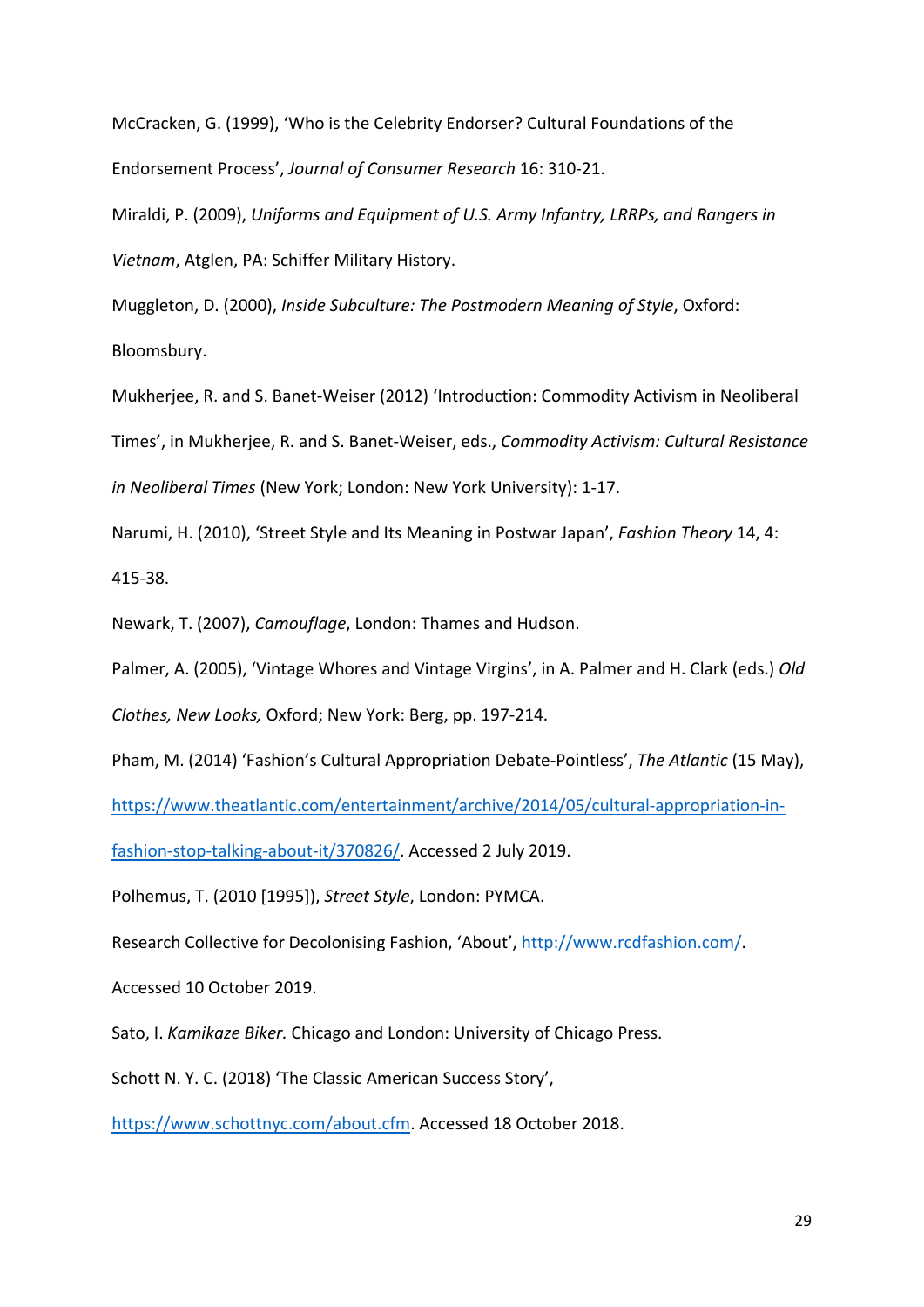# Schott (2017a), 'Men's Nylon Tour Jacket Style 9630'

[https://www.schottnyc.com/products/mens-nylon-tour-jacket.htm?catID=5.](https://www.schottnyc.com/products/mens-nylon-tour-jacket.htm?catID=5) Accessed 13 December 2017.

Schott (2017b), 'Two-Tone Nylon Flight Jacket Style 9725'

[https://www.schottnyc.com/products/mens-nylon-flight-jacket4.htm?catID=5.](https://www.schottnyc.com/products/mens-nylon-flight-jacket4.htm?catID=5) Accessed 13

December 2017.

Schott N.Y.C. (2007) "You Call the Schotts" (17 October),

[https://www.schottnyc.com/forum/posts/why\\_arent\\_all\\_schott\\_jackets\\_made\\_in\\_the\\_usa.](https://www.schottnyc.com/forum/posts/why_arent_all_schott_jackets_made_in_the_usa.htm)

[htm.](https://www.schottnyc.com/forum/posts/why_arent_all_schott_jackets_made_in_the_usa.htm) Accessed 18 October 2018.

Schwartz, G. (2012), 'In Memory of Our Famous Cruises Around the World', in McDermott, H.

and Pollard, C., eds., *Threads of Silk and Gold: Ornamental Textiles from Meiji Japan* (Oxford:

The Ashmolean Museum): 74-81.

Silverstri, L. (2013), 'Surprise homecomings and vicarious sacrifices', *Media, War & Conflict* 6, 2: 101-115.

Stanton, S. (1989), *U.S. Army Uniforms of the Vietnam War*, Harrisburg, PA, Stackpole Books.

Stein, B. J. (1997), *U.S. Army Patches An Illustrated Encyclopedia of Cloth Unit Insignia,* 

Columbia, South Carolina: University of South Carolina Press.

SUKAJACK (2017a), 'Compared the Jacket of SUKAJACK with the Jacket of AMAZON!', 8 July,

[https://www.sukajack.com/compared-the-jacket-of-sukajack-with-the-jacket-of-amazon/.](https://www.sukajack.com/compared-the-jacket-of-sukajack-with-the-jacket-of-amazon/) Accessed

28 June 2019.

SUKAJACK (2017b), 'Production process of Souvenir Jacket', 22 February,

[https://www.sukajack.com/production-process-of-souvenir-jacket/.](https://www.sukajack.com/production-process-of-souvenir-jacket/) Accessed 17 October

2018.

Supermerlion (2011), 'Sukajan: When cultures clash' (21 November 2011)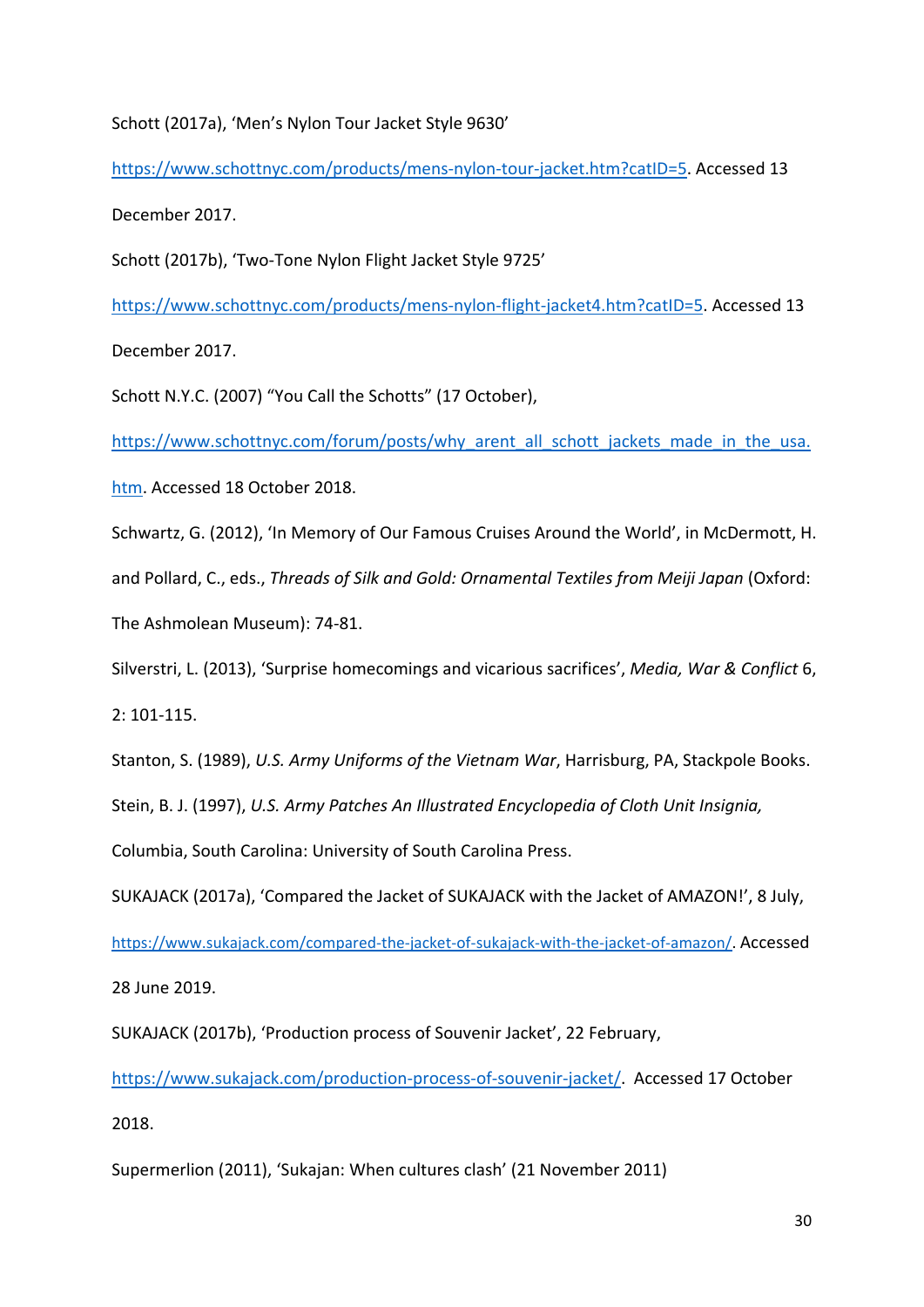[http://supermerlion.com/sukajan/.](http://supermerlion.com/sukajan/) Accessed 15 November 2017.

Suzuki, K. (2019) 'Kimono Culture in Twentieth-Century Global Circulation,' in M. Sugiura, ed, *Linking Cloth-Clothing Globally: Transformations of Use and Value c1700-2000*, Tokyo: ICES, pp. 272-98.

Tailor Toyo (2010), *Japan Jacket,* Tokyo: Toyo Enterprise Company Ltd.

Teasley, S., Riello, G. and Adamson, G. (2011), 'Introduction: Towards Global design history',

in S. Teasley, G. Riello and G. Adamson, eds, *Global Design History*, Abingdon: Routledge: 1-

10.

Tonaka, T. and T. Matsuyama (2019), Personal Interview, 18 February.

TOYO Enterprise Co. (2018), 'Story', [http://www.toyo-](http://www.toyo-enterprise.co.jp/tailor_toyo/about_001.html.%20Accessed%2017%20October%202018)

[enterprise.co.jp/tailor\\_toyo/about\\_001.html. Accessed 17 October 2018.](http://www.toyo-enterprise.co.jp/tailor_toyo/about_001.html.%20Accessed%2017%20October%202018)

TOYO Enterprise Company Ltd. (2015), *Toyo Enterprise Company Ltd.* (Tokyo).

US Army Heritage Museum (n.d.), 'James F. Stenger' and 'Jacob Zimmer Jr.', catalogue

entries, US Army Heritage & Education Center, Carlisle, Pennsylvania.

Tynan J. (2013), 'Military Chic: fashioning civilian bodies for war', in K. McSorley, ed, *War and the Body: Militarisation, practice and experience*, Abingdon: Routledge: 78-89.

Veenstra, A. and G. Kuipers (2013), 'It Is Not Old-Fashioned, It Is Vintage, Vintage Fashion and the Complexities of 21st Century Consumption Practices', Sociology Compass 7, 5: 355-

365.

Wolfe, N. (2017), 'OFF DUTY –Style & Fashion: Chanel Surfing—Shopping for vintage clothes is being transformed by the digital revolution; Here's how to navigate the online marketplace—a far cry from dusty basement boutiques—and hunt down historic deals', *Wall Street Journal (January).* 

Woodward, S. (2009), 'The Myth of Street Style', *Fashion Theory* 13, 1: 83-101.